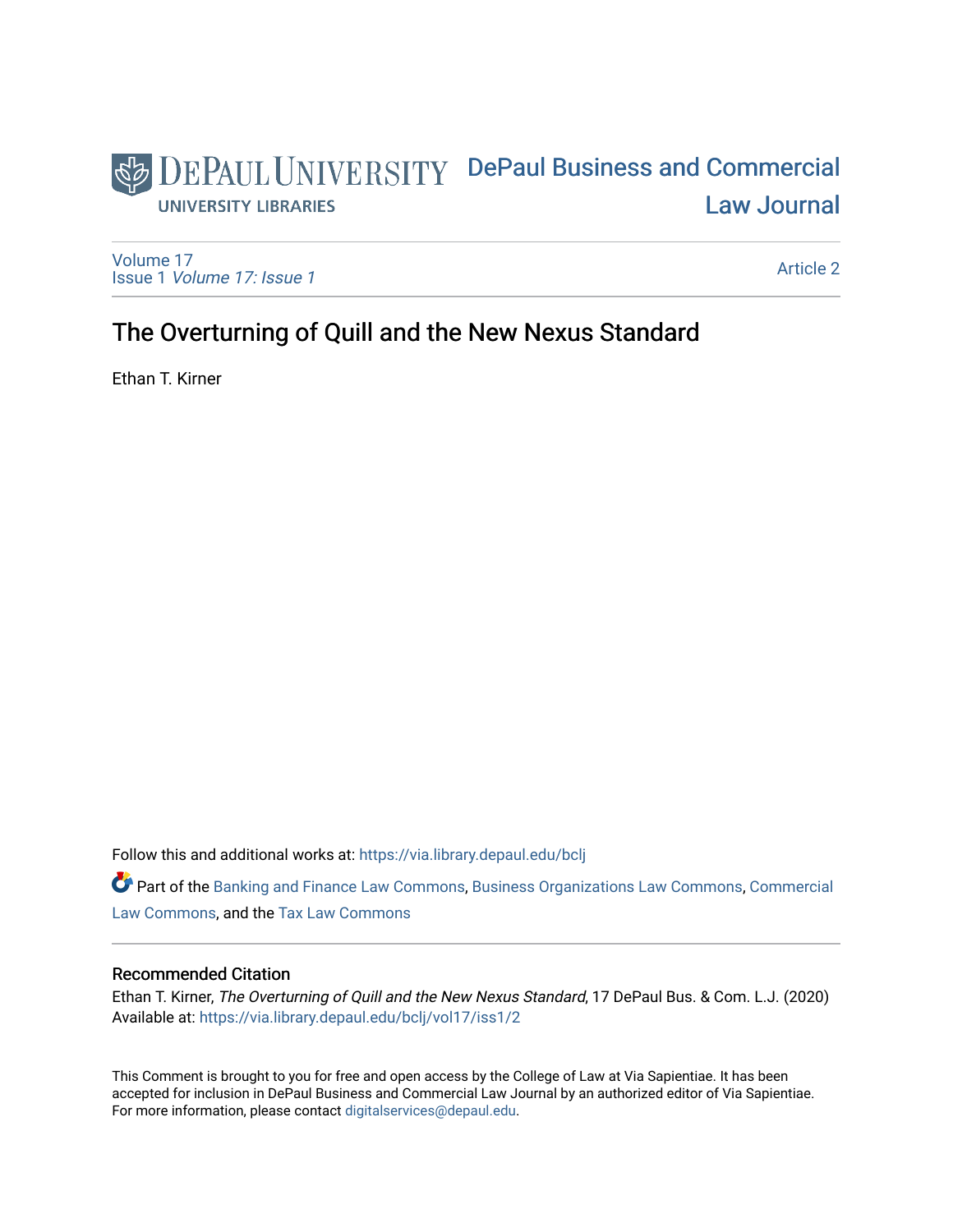# The Overturning of Quill and the New Nexus Standard

# Cover Page Footnote

Ethan T. Kirner is a Class of 2019 Juris Doctor Candidate at DePaul University College of Law and Executive Editor of the DePaul Business and Commercial Law Journal. He earned a B.A., cum laude, in Accounting and Finance from Carthage College in 2016. He would like to thank his parents, Scott and Debbie Kirner, for their guidance throughout his academic career. He would also like to thank Emily Miller for her helpful comments and moral support.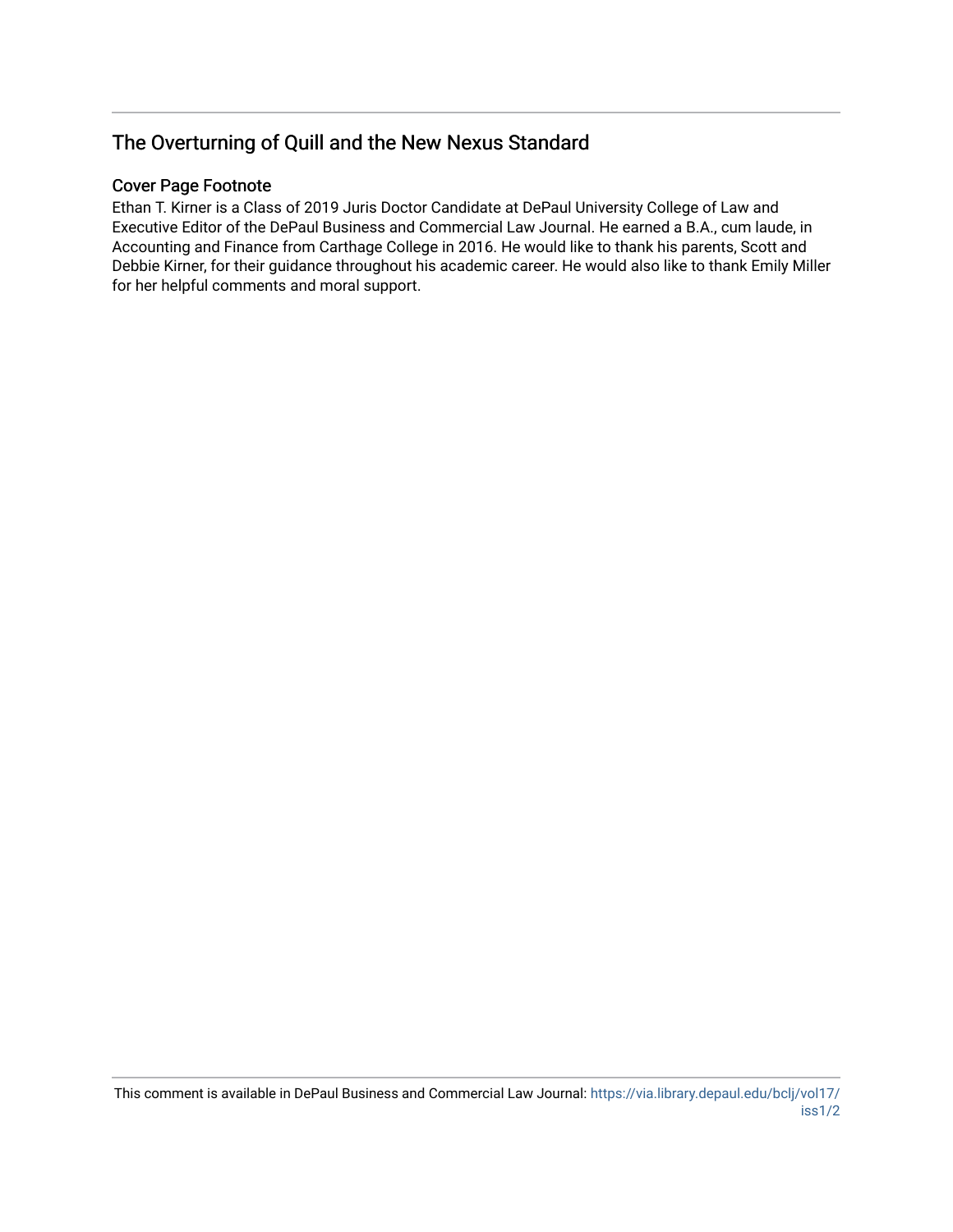# **The Overturning of Quill and the New Nexus Standard**

#### *Ethan T. Kirner\**

#### I. INTRODUCTION

Online retailers such as Amazon.com, Inc. ("Amazon") consistently battle with state governments over the collection of sales and use tax. Although Amazon has historically not collected tax on its sales since its founding in 1995, it decided in early 2017 to collect taxes in the forty-five states that currently have a sales  $tax<sup>1</sup>$ . This, however, did not end the problem because there is a loophole that Amazon has been able to use to its benefit. Amazon currently only collects tax on sales of inventory in which it owns, otherwise known as first-party sales.2 First-party sales make up over half of the goods sold on Amazon.3 The other half of Amazon's sales are from merchandise owned by other sellers, which are known as third-party sales.4 There are two million merchants that use Amazon as a platform to make their sales.<sup>5</sup> Amazon leaves the responsibility of collecting the tax on the millions of individual merchants, but many of them are unaware of this requirement and therefore, the tax is left uncollected.<sup>6</sup>

Third-party sellers that have been eluding the collection of sales tax on their transactions have been given a significant price advantage, as much as 10% in certain cases, over brick-and-mortar retailers and products that are directly owned and sold by Amazon.7 In looking to find additional revenue to make up for significant deficits, many states

<sup>\*</sup> Ethan T. Kirner is a Class of 2019 Juris Doctor Candidate at DePaul University College of Law and Executive Editor of the DePaul Business and Commercial Law Journal. He earned a B.A., cum laude, in Accounting and Finance from Carthage College in 2016. He would like to thank his parents, Scott and Debbie Kirner, for their guidance throughout his academic career. He would also like to thank Emily Miller for her helpful comments *and* moral support.

<sup>1.</sup> Wolf Richter, *A Key Advantage Amazon Has Over Walmart is Doomed*, BUS. INSIDER (Oct. 10, 2017), http://www.businessinsider.com/amazon-sales-tax-walmart-2017-10.

<sup>2.</sup> *Id*.

<sup>3.</sup> *Id*.

<sup>4.</sup> *Id*.

<sup>5.</sup> *Id*.

<sup>6.</sup> Nick Wingfield, *Amazon Sellers Brood as States Come Calling for Taxes*, N.Y. TIMES (Nov. 15, 2017), https://www.nytimes.com/2017/11/15/technology/amazon-sales-tax.html.

<sup>7.</sup> Laura Stevens, *Next Target for States Seeking to Collect Sales Taxes: Sellers on Amazon*, WALL ST. J. (Mar. 30, 2017), https://www.wsj.com/articles/next-target-for-states-seeking-to-col lect-sales-taxes-sellers-on-amazon-1490866207.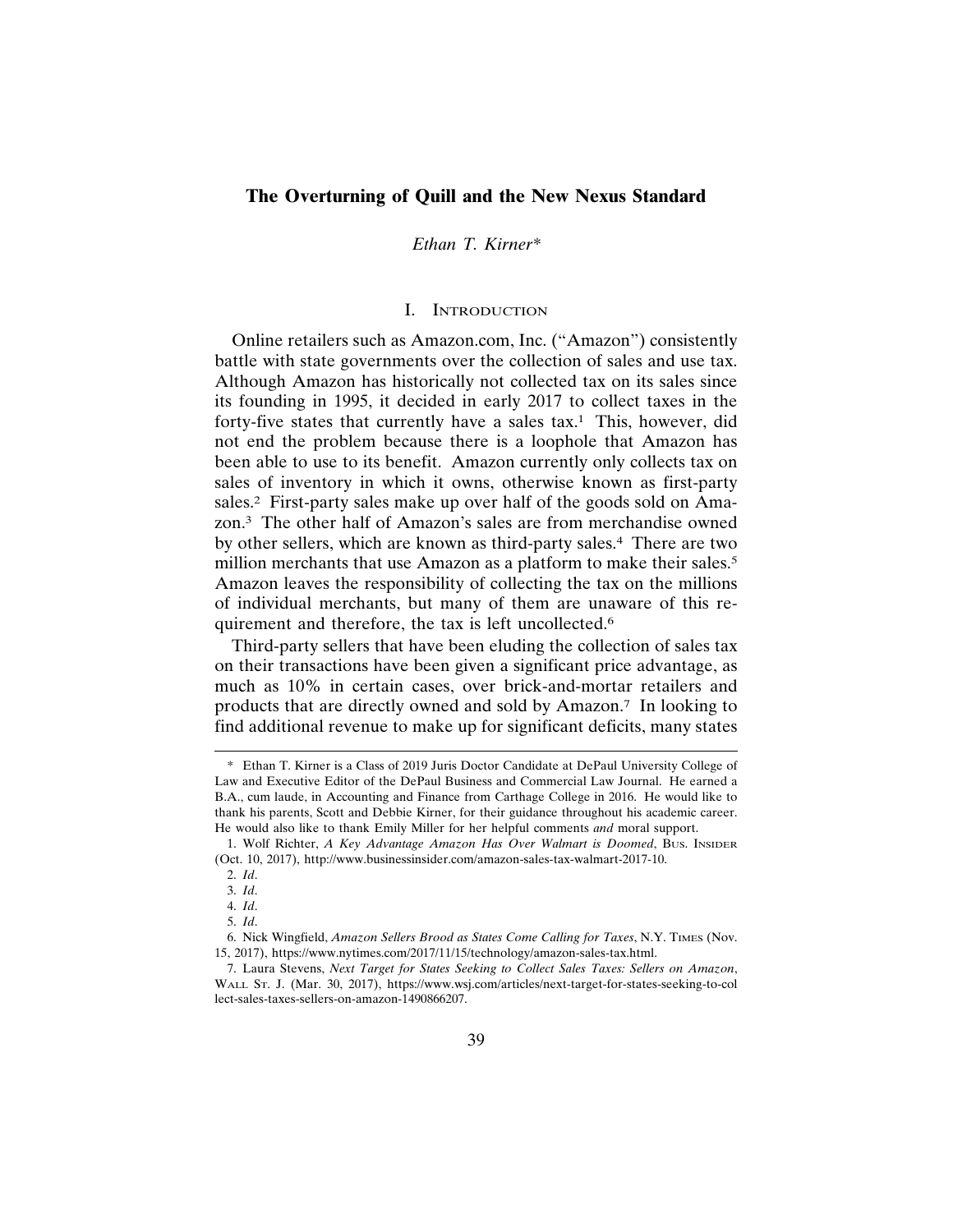would like to rely upon the collection of tax from many of these ecommerce sales that take place over online marketplaces such as Amazon. To give an idea of how much money states lose every year, the National Conference of State Legislatures estimates that states lost out on \$17.2 billion in revenue in 2016 because they were unable to collect sales tax on many online sales.<sup>8</sup> In efforts to try and recover some of this lost revenue, many states have sought or are considering measures that aim to force companies like Amazon and eBay to start collecting tax on its third-party remote sellers.<sup>9</sup> There is much criticism surrounding this issue, which stems from the belief that new tax collection requirements on third-party remote sellers located outside the state will likely create logistical headaches. These logistical issues occur because the parties effected are often small businesses that are not always able to track where their goods are held and sold.10

One of the reasons why states have struggled with this issue stems from a Supreme Court case, *Quill Corp. v. North Dakota,* which disallowed states from forcing companies to collect sales taxes if a company did not have a physical presence in the state.11 Because Amazon has built many distribution centers and warehouses throughout the country in an attempt to allow its customers to save money and receive quicker shipping, Amazon has developed a physical presence in many states. This has prompted Amazon to start collecting sales tax in those states under the physical presence doctrine which was affirmed in *Quill*. 12 However, because the e-commerce marketplace and various selling platforms available today could not have been predicted by the Supreme Court in 1992, the problem of how to treat third party remote sellers who do not have a physical presence in the states in which they sell still remains.

This article will discuss: the legal history behind sales tax on mailorder and e-commerce platforms; the history of Amazon and their sales tax issues with states; the recent efforts by states to close the sales tax loophole that Amazon and other e-retailers have taken advantage of; and the impact states' efforts will have on smaller businesses who use Amazon and other e-retail platforms for their businesses. One of the main questions that will need to be addressed is whether the benefits of added state revenues outweigh the negative

<sup>8.</sup> Richter, *supra* note 1.

<sup>9.</sup> Stevens, *supra* note 7.

<sup>10.</sup> Richter, *supra* note 1.

<sup>11.</sup> Quill Corp. v. North Dakota, 504 U.S. 298 (1992).

<sup>12.</sup> Richter, *supra* note 1.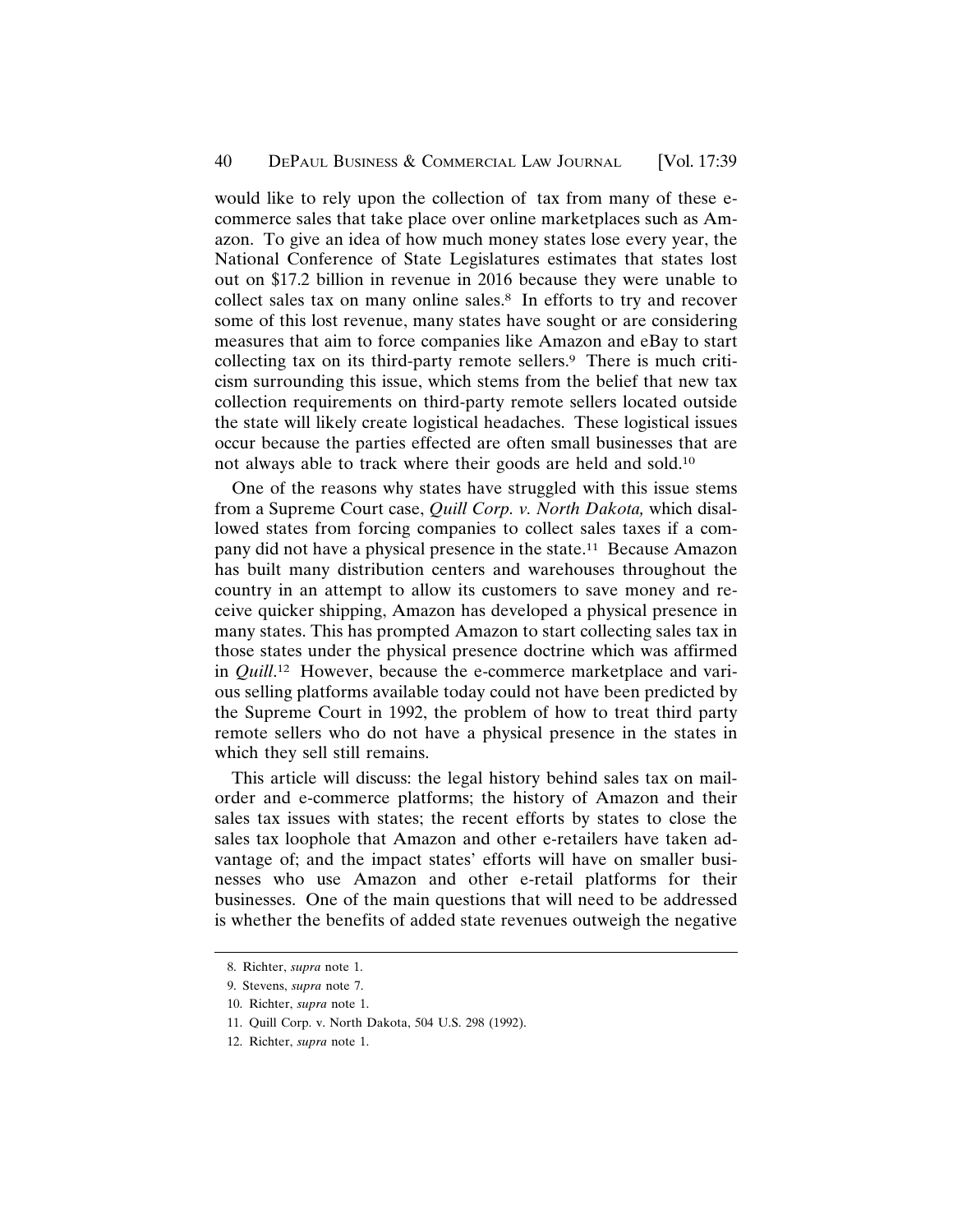externalities that small businesses may face if forced to collect the tax on their own.

Section II will discuss sales tax history and the cases that have shaped sales tax law. Section III will discuss the growth of the online market, particularly Amazon. Section IV will discuss responses from the states. Section V will discuss federal legislative efforts. Section VI will discuss the efforts of overturning the *Quill* decision. Finally, Section VII will discuss the ramifications of overturning the physical presence doctrine established in *Quill*.

#### II. RELEVANT CASE LAW

There is no federal sales tax in the United States, rather each state creates its own sales tax laws. Currently, forty-five states and the District of Columbia levy general sales taxes to all goods and certain services, each with varying rates and exceptions on certain items.13 When a state seeks to implement a sales tax there are constitutional requirements that must be met relating to the Due Process Clause and the Commerce Clause. First, under the Fourteenth Amendment of the U.S. Constitution, no state shall "deprive any person of life, liberty, or property, without due process of law".14 The Supreme Court has interpreted the Due Process Clause to mean that states are prohibited from taxing a corporation unless there is a "minimal connection" between the company and the state in which it operates.15 Second, under the Commerce Clause of the U.S. Constitution, Congress is authorized to "regulate commerce with foreign nations, and among several States."16 The Supreme Court has interpreted the Commerce Clause to mean that states are prohibited from enacting laws that might unduly burden or inhibit the free flow of commerce between the states.17 In summary, the Due Process Clause requires a definitive link or minimum connection between the state and the transactions that it seeks to tax.18 The Commerce Clause requires a higher level of connection that includes a substantial presence in the

<sup>13.</sup> *How to State and Local Taxes Work?,* TAX POLICY CTR., http://www.taxpolicycente.org/ briefing-book/how-do-state-and-local-sales-taxes-work (last visited Dec. 21, 2017).

<sup>14.</sup> U.S. CONST. amend. XIV, § 1.

<sup>15.</sup> Monika Miles, *Commerce Clause, Due Process and Quill Corp,* SALES TAX SUPPORT, http://www.salestaxsupport.com/sales-tax-information/sales-tax-101/commerce-clause-due-pro cess-and-quill-corp/ (last visited Dec. 21, 2017).

<sup>16.</sup> U.S. CONST. art. I, § 8, cl. 3.

<sup>17.</sup> Miles, *supra* note 15.

<sup>18.</sup> *What is Nexus?,* SALES TAX INST., www.salestaxinstitute.com/Sales\_Tax\_FAQs/What\_is\_ nexus (last visited Jan. 2, 2018).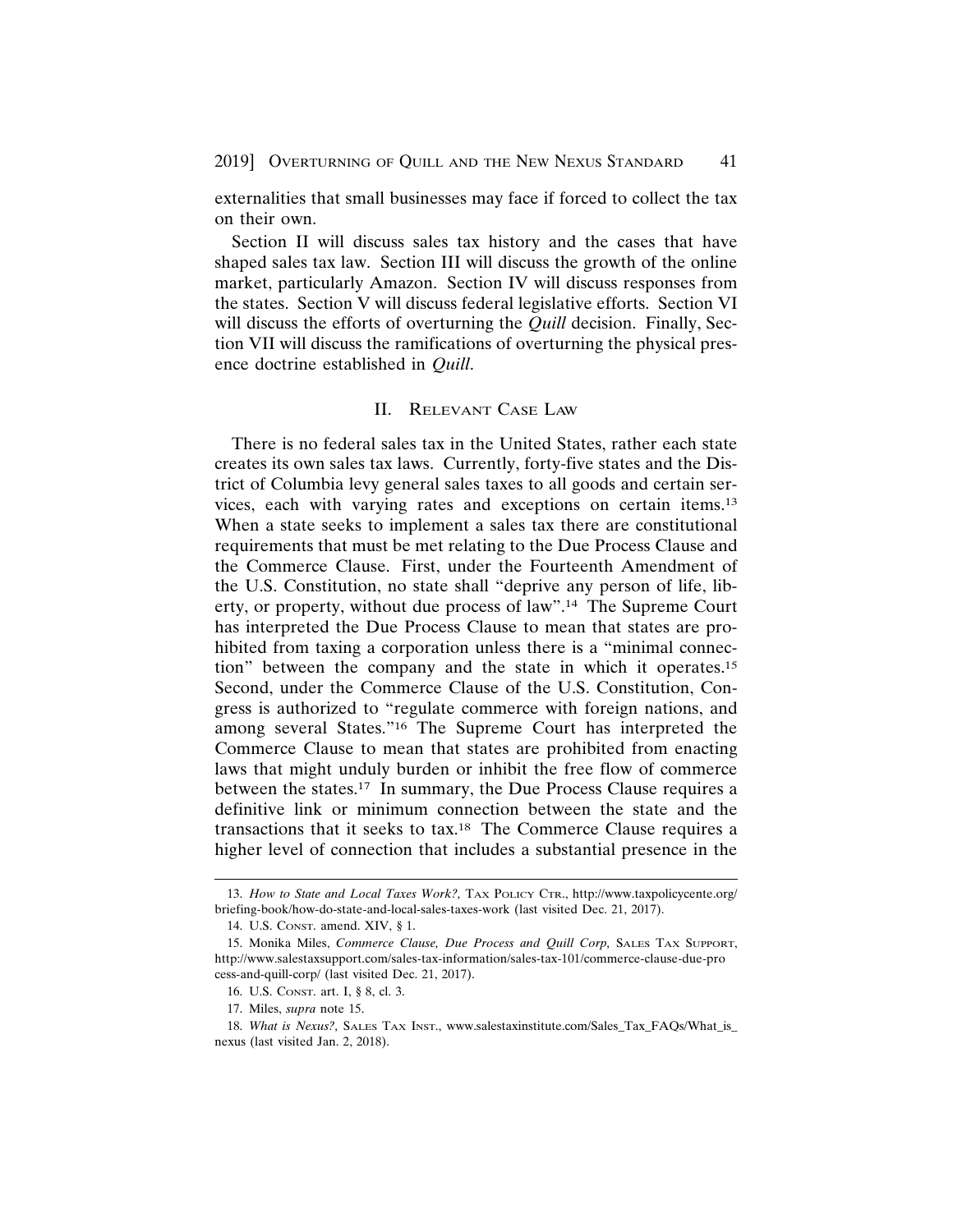taxing state.19 Over the years, the Supreme Court has shaped the interpretation of these requirements and their application to sales taxes.20

As applied to taxation, the Supreme Court ruled in *Complete Auto Transit, Inc. v. Brady* that the taxpayer must have substantial nexus with the taxing state in order for the state to impose a tax.21 *Complete Auto* established that the Court will sustain a tax so long as the tax (1) applies to an activity with a substantial nexus with the taxing state; (2) is fairly apportioned; (3) does not discriminate against interstate commerce; and (4) is fairly related to the services that the state provides.<sup>22</sup> Since *Complete Auto*, the Supreme Court has required that a taxpayer have a physical presence in a state in order to be required to collect and remit state sales or use tax. In e-commerce, the state where the buyer takes possession of the item is considered the location of the sale.23 With regard to online retailers, this means that a state cannot require them to collect sales tax unless the online retailer has a physical presence in the state, such as an office, an employee, or a warehouse.<sup>24</sup> The sufficient nexus approach was further developed through a series of Supreme Court cases that were decided long before the rapid development of the e-commerce market. With the emergence and dominance of the internet and e-commerce platforms, states have implemented or proposed legislation going directly against Supreme Court precedent. Through their efforts, the Supreme Court has since reevaluated the law and overturned the physical presence doctrine which was established and affirmed through the following cases.

#### A. *Scripto, Inc. v. Carson*

In *Scripto, Inc. v. Carson*, the Supreme Court decided whether a Georgia retailer, that did not have offices located in Florida, was required to collect tax on sales made in Florida.25 Scripto did not have a physical office in the state, but it would solicit orders from customers in Florida by using specialty brokers that it employed as independent

<sup>19.</sup> *Id*. 20. *Id*.

<sup>21.</sup> Complete Auto Transit, Inc. v. Brady*,* 430 U.S. 274 (1977).

<sup>22.</sup> *Id*. at 279.

<sup>23.</sup> Jennifer Dunn, *Should You Use Billing Addressor Shipping Address When Calculating Sales Tax?,* TAXJAR (May 9, 2016), https://blog.taxjar.com/use-billing-address-shipping-addresscalculating-sales-tax/.

<sup>24.</sup> *Sales Tax Guide For eCommerce Sellers,* TAXJAR (June 14, 2016), https://www.taxjar.com/ guides/intro-to-sales-tax/#determining-sales-tax-nexus.

<sup>25.</sup> Scripto, Inc. v. Carson, 362 U.S. 207, 208-09 (1960).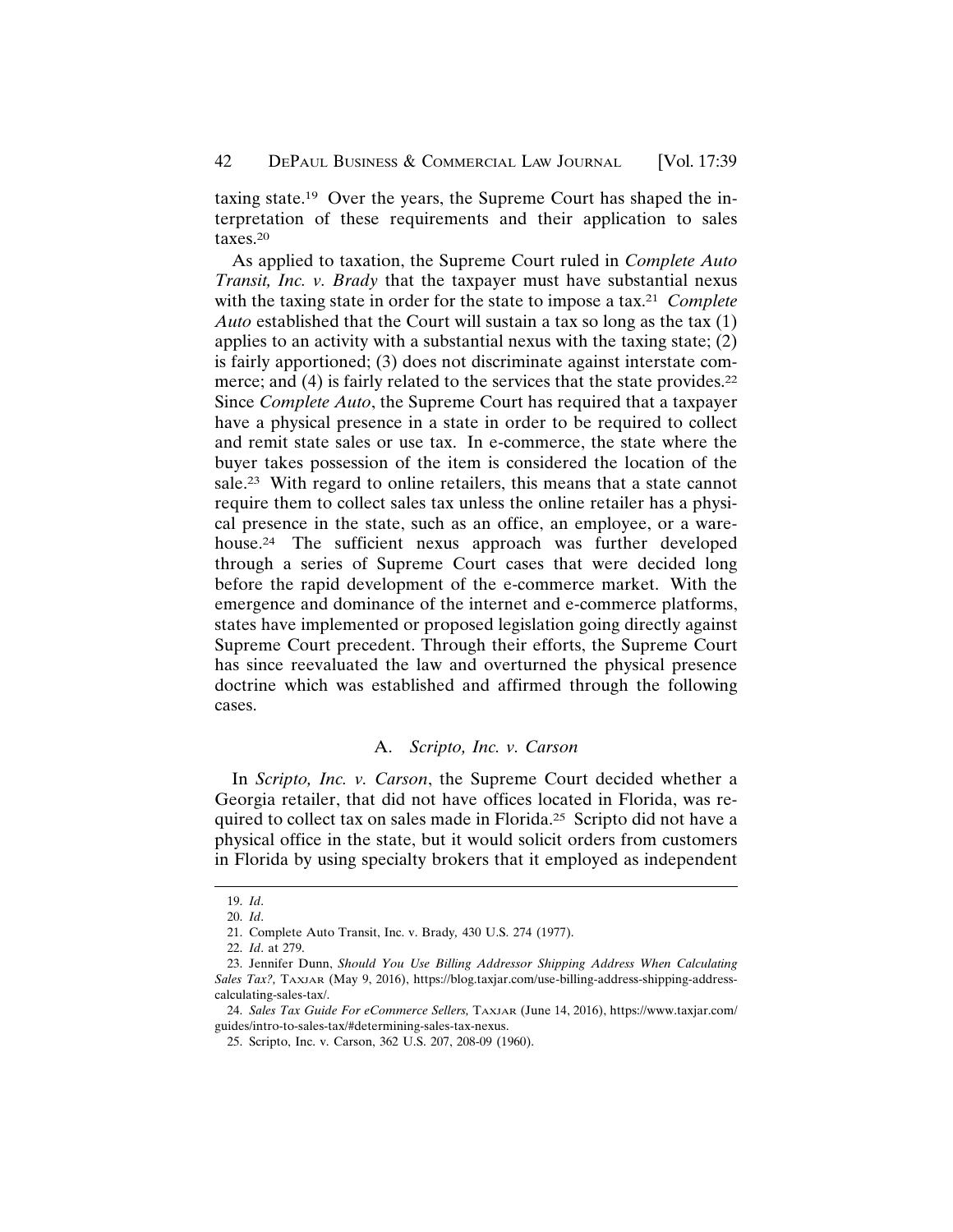contractors who were Florida residents.26 Because of these brokers' activities in the state, Florida ordered Scripto to register as a dealer under its state tax statute. Scripto challenged the statute as unconstitutional by claiming that it violated the Due Process Clause and unjustly burdened interstate commerce.<sup>27</sup>

The Court held that Scripto's use of specialty brokers in Florida was sufficient to subject them to tax collection.<sup>28</sup> The Court recognized that even though the specialty brokers were not actual employees of Scripto, the distinction between an employee and an independent contractor was constitutionally insignificant in determining whether or not the physical presence requirements were met to impose a tax.29 Justice Clark argued that if the Court were to allow this distinction, it would open up the flood gates for tax avoidance techniques.<sup>30</sup> According to the Court, the functional reality was that Scripto had a real presence in Florida and had purposefully reached out through their brokers, even though they were not employees of the company.<sup>31</sup> *Scripto* ultimately established that when the Supreme Court is discussing tax cases under the Due Process and Commerce Clause, it will care more about the function or substance of the presence rather than the form.32 The Court next addressed the nexus requirement issue for sales tax seven years later regarding a mail-order company.

#### B. *National Bellas Hess, Inc. v. Department of Revenue of Illinois*

In a 1967 case, *National Bellas Hess, Inc. v. Department of Revenue of Illinois*, the Supreme Court addressed whether a mail-order company was required to collect taxes in the states in which it sold products in.33 In *Bellas Hess*, the Court held the Illinois Department of Revenue did not have the power to collect sales taxes from residents of Illinois in which Bellas Hess sold products because Bellas Hess did not have a distribution center, warehouse, office, or sales representative in the state.34

<sup>26.</sup> *Id*.

<sup>27.</sup> *Id*. at 207-08.

<sup>28.</sup> *Id*. at 211-12.

<sup>29.</sup> *Scripto, Inc*., 362 U.S. at 211.

<sup>30.</sup> *Id*.

<sup>31.</sup> Chris Atkins, *Important Tax Cases: Scripto v. Carson and the Agency Theory of Nexus,* TAX FOUND. (Aug. 25, 2005), *https*://taxfoundation.org/important-tax-cases-scripto-v-carson-andagency-theory-nexus/.

<sup>32.</sup> *Id*.

<sup>33.</sup> Nat'l Bellas Hess v. Dep't of Revenue of Ill*.*, 386 U.S. 753 (1967).

<sup>34.</sup> *Id*. at 760.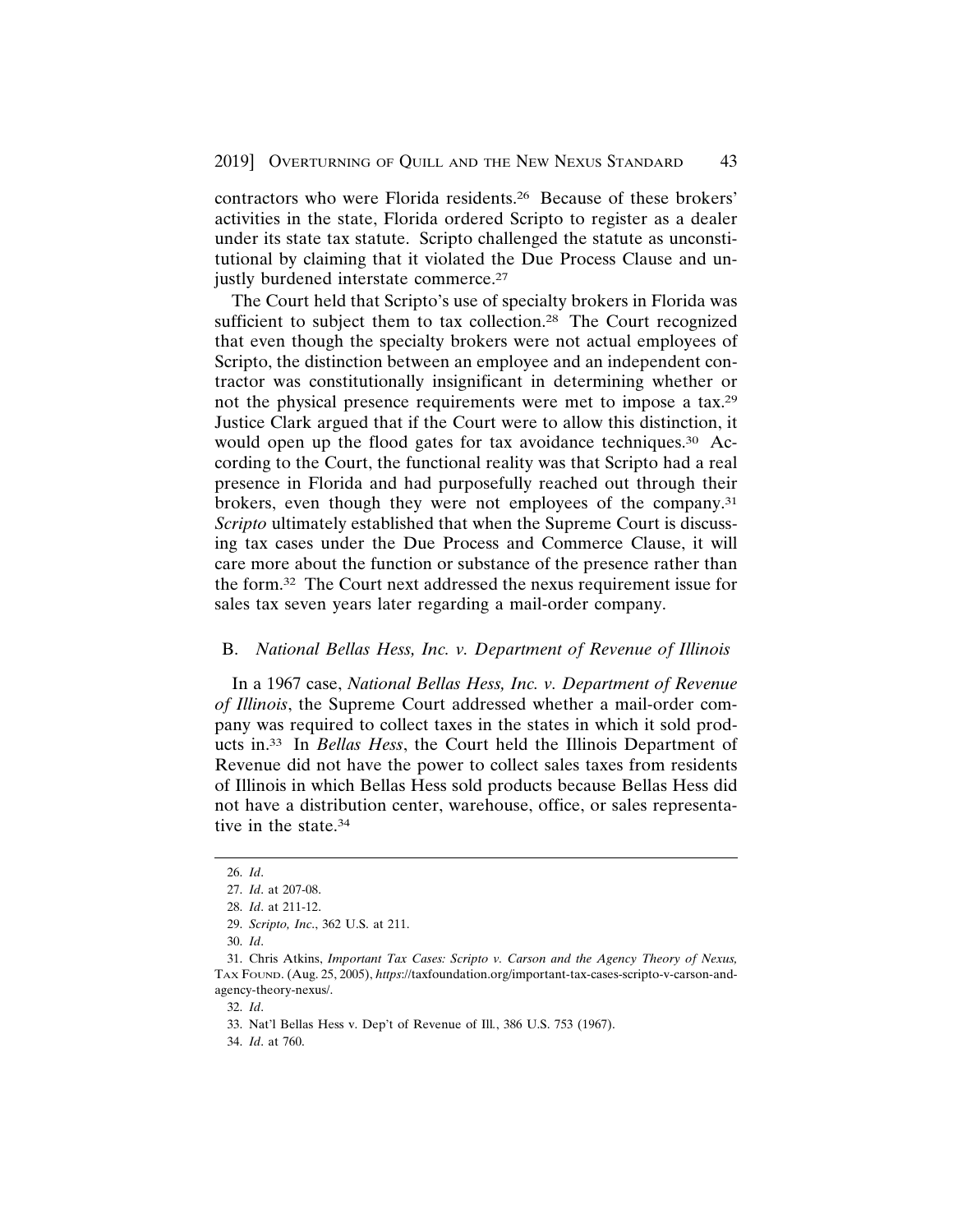#### 44 DEPAUL BUSINESS & COMMERCIAL LAW JOURNAL [Vol. 17:39]

Bellas Hess was a mail order company that was only licensed to do business in Delaware and Missouri.35 Further, it did not employ a sales person or agent within Illinois.<sup>36</sup> In contrast, Illinois argued that by sending advertising flyers and catalogues to past, present, and potential customers in Illinois, Bellas Hess was subject to tax in that state.<sup>37</sup> Bellas Hess claimed that by requiring it to be subject to its taxing authority, Illinois violated the Due Process Clause and unconstitutionally burdened interstate commerce.<sup>38</sup> The Court found that the minimal advertising was insignificant and insufficient to hold Bellas Hess liable for collection of the tax because the only contacts that Bellas Hess had with Illinois was through common carrier or U.S. mail.39 The physical presence doctrine was ultimately affirmed twenty-five years later in a case that became the main law on the sales tax subject until it was overturned by the Supreme Court in 2018.

# C. *Quill Corp. v. North Dakota*

The Court revisited the sufficient nexus issue twenty-five years later in its 1992 decision *Quill Corp. v. North Dakota.*40 The Supreme Court held that a physical presence is required to impose sales and use taxes on out-of-state, or remote sellers.41 In *Quill*, North Dakota attempted to tax Quill, a Delaware company that shipped office equipment and supplies to customers in North Dakota.42 Quill did not have any offices, warehouses, or employees in North Dakota. Quill did, however, solicit sales from customers in North Dakota through catalogs and advertisements, and all of its deliveries were done by mail or common carrier.43

A North Dakota statute required retailers who solicited in the state to collect sales taxes from sales to North Dakota customers and remit the taxes back to the state.44 Quill refused to pay the taxes after North Dakota filed an action in state court, which compelled Quill to pay taxes on sales made to North Dakota residents. Quill contended the North Dakota statute violated the Due Process and the Com-

39. *Id*.

<sup>35.</sup> *Id*. at 753-54.

<sup>36.</sup> *Id*.

<sup>37.</sup> *Id*. at 755.

<sup>38.</sup> *Nat'l Bellas Hess*, 386 U.S. at 756.

<sup>40.</sup> Quill Corp. v. North Dakota, 504 U.S. 298 (1992).

<sup>41.</sup> *Id*. at 317.

<sup>42.</sup> *Id*. at 302.

<sup>43.</sup> *Id*.

<sup>44.</sup> *Id*. at 302-03.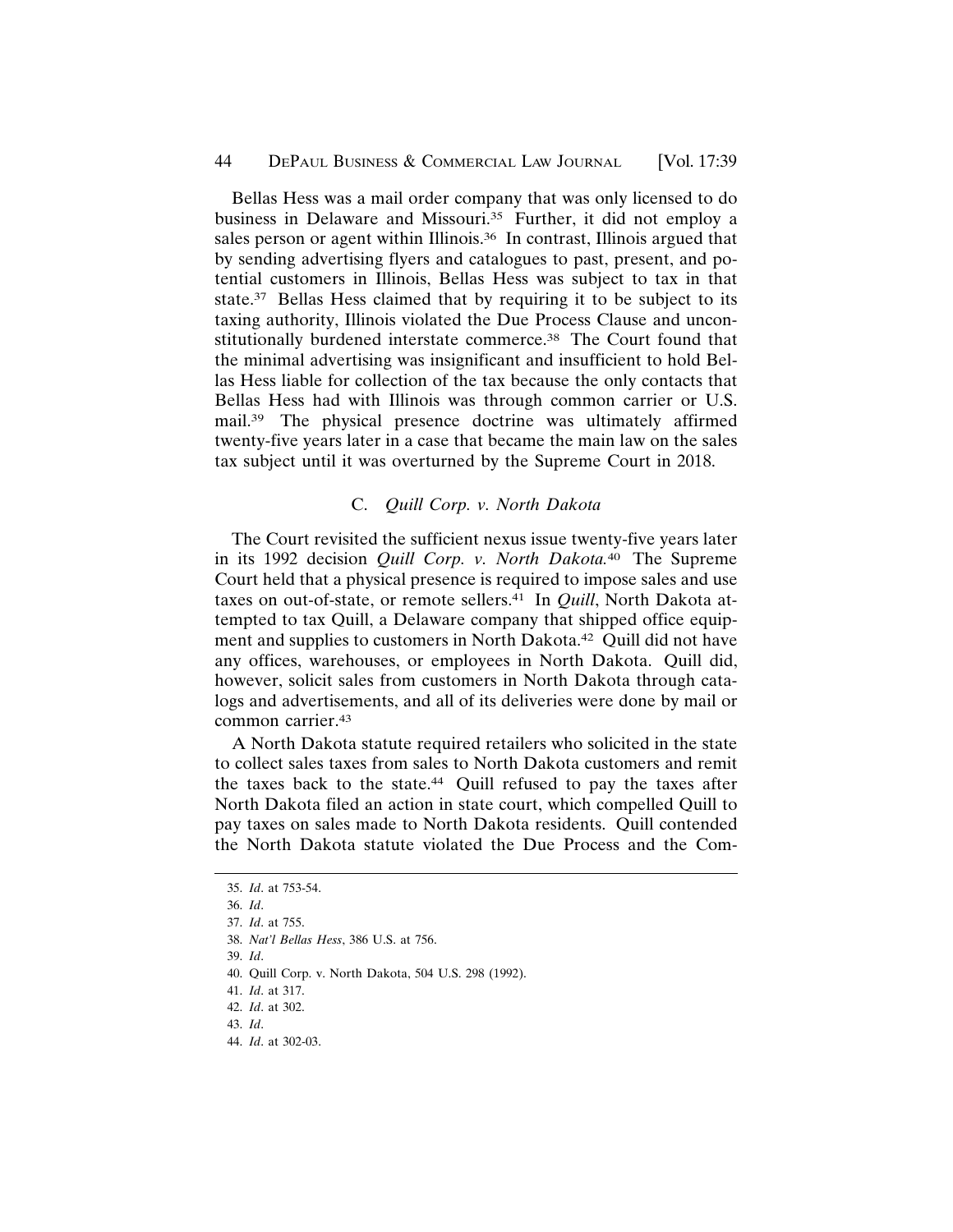2019] OVERTURNING OF QUILL AND THE NEW NEXUS STANDARD 45

merce Clause because Quill had not established sufficient nexus within the state.<sup>45</sup>

The Court held a substantial nexus between North Dakota and Quill did not exist in order to justify the collection of the tax.46 In particular, the Court determined due process may be satisfied even if the entity is not present physically in the state.47 This means "if a foreign corporation purposefully avails itself of the benefits of an economic market in the forum State, it may subject itself to the State's personal jurisdiction even if it has no physical presence in the State."48 Therefore, the Court held Quill's advertising activities sufficiently met the Due Process Clause nexus requirement.49 Under the Commerce Clause requirement, however, a corporation's requirement to collect tax does not turn on minimum contacts as it does under the Due Process Clause. Instead, it turns on an actual physical presence in the taxing state.50 Therefore, because Quill did not have a physical presence in the state such as a sales force, plant, or office, it failed the physical presence test under the Commerce Clause. Thus, Quill also ultimately failed the substantial nexus requirements that would be needed for North Dakota to collect the tax.51

This decision affirmed the decision in *Bellas Hess* where the Court upheld that substantial nexus exists only where there is a non-trivial physical presence in the state. Today, after serving as Supreme Court precedent for twenty-five years, the *Quill* decision is no longer good law. After much controversy surrounding the decision given the rapid advancement in e-commerce, many states have passed legislation that defies the *Quill* decision by requiring a business to collect tax on their sales, even if the person or business has no physical presence in the state. Through these state efforts, the issue was able to make its way back to the Supreme Court in 2018, where the physical presence standard was ultimately overturned. This decision and its ramifications will be discussed later in this article. Advancements in the e-commerce market, particularly those of Amazon, likely had the greatest influence over the physical presence doctrine's upheaval.

<sup>45.</sup> *Quill Corp*., 504 U.S. at 303.

<sup>46.</sup> *Id*. at 318.

<sup>47.</sup> *Id*. at 307.

<sup>48.</sup> *Id*. at 307-08 (quoting Burger King v. Rudzewics, 471 U.S. 462, 476 (1985): "So long as a commercial actor's efforts are 'purposefully directed' toward residents of another State, we have consistently rejected the notion that an absence of physical contacts can defeat personal jurisdiction here.").

<sup>49.</sup> *Id*. at 308.

<sup>50.</sup> *Quill Corp*., 504 U.S. at 315.

<sup>51.</sup> *Id*. at 314-15.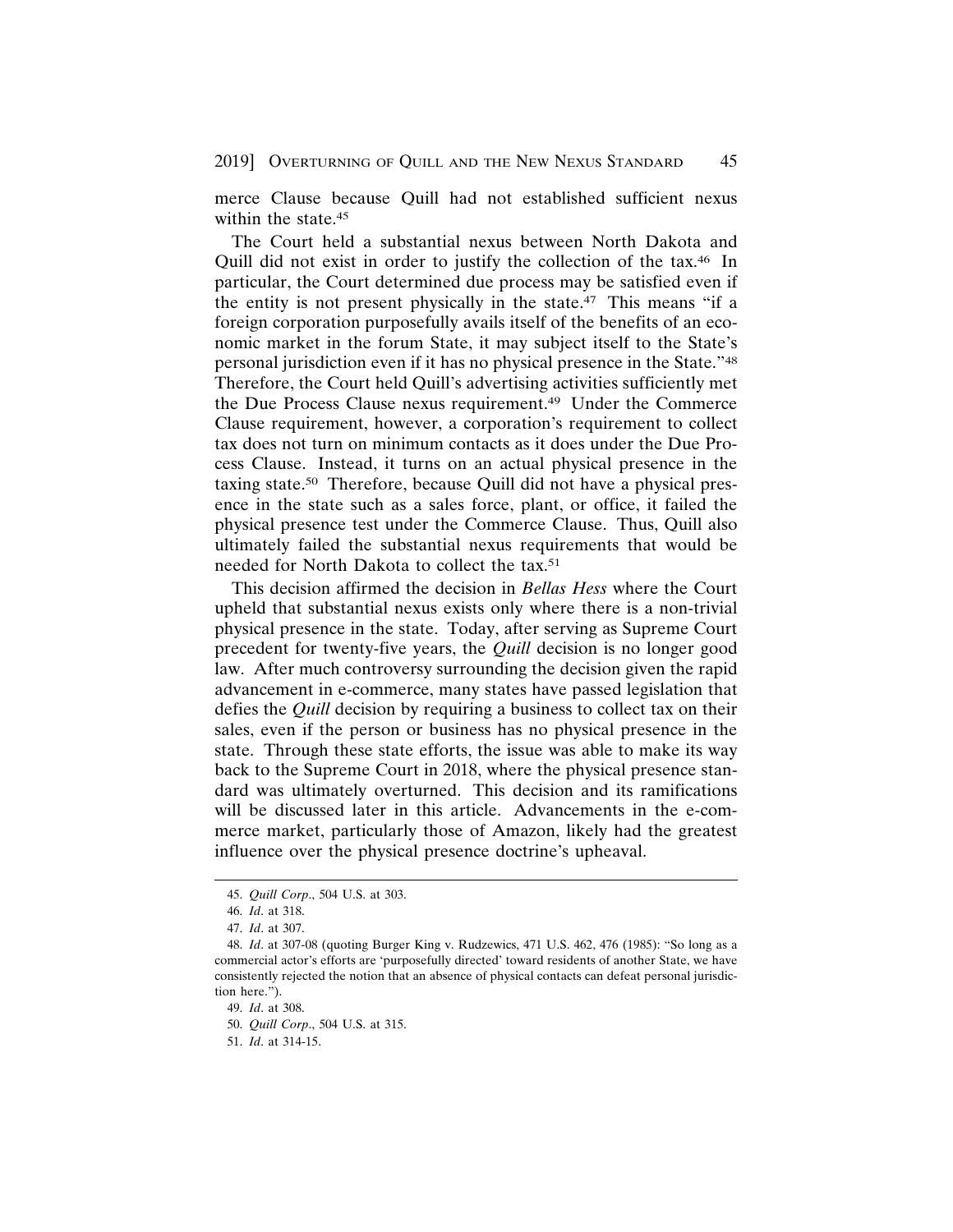#### III. THE GROWTH OF AMAZON AND THE ONLINE MARKET

As previously discussed, *Quill* had been the standard for mail-order retailers and companies that operate over the internet for many years. When *Quill* was decided, the internet was not as advanced as it is today. The *Quill* decision was certainly influential in the creation of Amazon.52 Exploiting the sales-tax loophole that was created in *Quill* was definitely on the mind of Jeff Bezos, the founder of Amazon, when he started the company in 1995, three years after *Quill* reaffirmed the physical presence doctrine.<sup>53</sup> Bezos knew that a physical location would be crucial to the success of his online business.54 In discussing his rationale for an initial headquarters for Amazon, Bezos stated:

In the mail-order business, you have to charge sales tax to customers who live in any state where you have a business presence. It made no sense for us to be in California or New York. . .I even investigated whether we could set up Amazon.com on an Indian reservation near San Francisco. This way we could have access to all the talent without all the tax consequences.55

Taking sales tax considerations in mind, and eventually deciding on a headquarters located in Seattle, Bezos allowed early customers to avoid state and local taxes that amounted to pricing advantages in the retail market of as much as 10%.56 To take advantage of the physical presence loophole in *Quill*, Amazon located its early fulfillment centers in states with a small population or no sales tax.57 This allowed Amazon to enjoy a competitive advantage over physical retailers because it was able to keep its prices lower compared to brick and mortar retailers such as Wal-Mart and Best Buy.58

Since 2011, however, Amazon has begun to focus more extensively on providing the fastest possible delivery system to its customers, and less on reducing its physical presence.59 In order to make delivery times as fast as possible, Amazon has established a physical presence in many states by building fulfillment centers close to almost every

<sup>52.</sup> Peter Elkind and Doris Burke, *Amazon's (Not So Secret) War on Taxes*, FORTUNE (May 23, 2013), http://fortune.com/2013/05/23/amazons-not-so-secret-war-on-taxes/.

<sup>53.</sup> *Id*.

<sup>54.</sup> *Id*.

<sup>55.</sup> *Id*.

<sup>56.</sup> *Id*.

<sup>57.</sup> Emel Akan, *The Tax Loophole Behind Amazon's Rapid Growth*, THE EPOCH TIMES (Feb. 23, 2017), https://www.theepochtimes.com/the-mystery-behind-amazons-low-prices-2\_2225327.ht ml.

<sup>58.</sup> *Id*.

<sup>59.</sup> *Id*.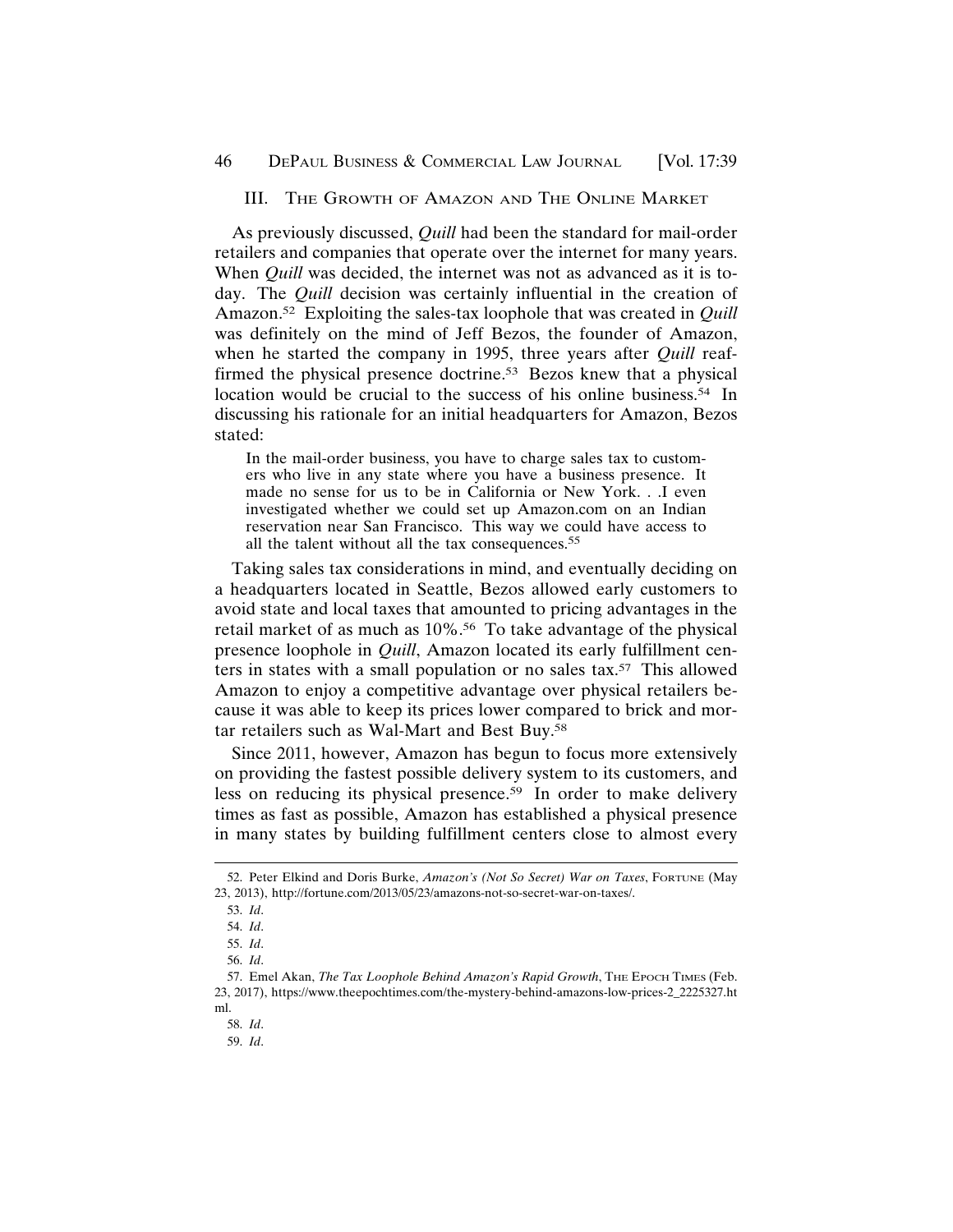major U.S. city.60 Through its expansion, Amazon may have given up its tax advantage. This expansion strategy, however, has included the company receiving massive tax subsidies from states that allow it to build facilities.61 States have been willing to give up collecting taxes from Amazon in exchange for Amazon's promise to create jobs through their distribution centers and warehouses.

In 2017, Amazon started the year with a commitment to expand its rapid-delivery business model, and many states offered their support. In less than three months, the company had received \$92 million in tax credits62 and exemptions to create warehouses and fulfillment centers in California, Illinois, Kentucky, Maryland and Michigan.63 Some of the more recent deals include \$43 million in tax credits for a facility built in Baltimore, \$32.1 million in tax credits for a facility in Wisconsin, and \$29.5 million in credits for a facility in Illinois.<sup>64</sup> In rationalizing these tax incentives, Amazon has emphasized its success as a job creator.65

Recently, U.S. cities have offered Amazon billions of dollars in tax breaks if it chooses to locate its second headquarters in their city.66 Many city officials are excited at the opportunity of Amazon's \$5 billion-plus investment and up to 50,000 new jobs that will come with the company's new headquarters.67 In particular, city and state leaders from Illinois have offered incentives of around \$2 billion or more in order for Amazon to call Chicago its next home.68 In total, Amazon received 238 bids from various cities<sup>69</sup> It had ultimately settled on New York City and Virginia to be home to its second headquarters,

<sup>60.</sup> *Id*.

<sup>61.</sup> Michael J. Bologna, *Amazon Close to Breaking Wal-Mart Record for Subsidies*, BNA (Mar. 10, 2017), https://www.bna.com/amazon-close-breaking-n57982085432/.

<sup>62.</sup> A tax credit reduces tax liability dollar-for-dollar, as opposed to a tax deduction, which lowers taxable income.

<sup>63.</sup> Bolgna, *supra* note 61.

<sup>64.</sup> Bolgna, *supra* note 61.

<sup>65.</sup> Bolgna, *supra* note 61.

<sup>66.</sup> Jeffrey Dastin, *Billions in Tax Breaks Offered for Amazon Second Headquarters*, REUTERS (Oct. 19, 2017), https://www.reuters.com/article/us-amazon-com-headquarters/billionsin-tax-breaks-offered-to-amazon-for-second-headquarters-idUSKBN1CO1IP.

<sup>67.</sup> *Id*.

<sup>68.</sup> Monique Garcia & Bill Ruthhart, *Illinois, Chicago Letter to Amazon: \$2 Billion in Tax Breaks, Maybe More,* CHI. TRIB. (Oct. 24, 2017), http://www.chicagotribune.com/news/local/ politics/ct-met-illinois-amazon-tax-incentives-20171023-story.html.

<sup>69.</sup> Nick Wingfield, *Amazon Chooses 20 Finalists for Second Headquarters,* N.Y. TIMES (Jan. 18, 2018), https://www.nytimes.com/2018/01/18/technology/amazon-finalists-headquarters.html.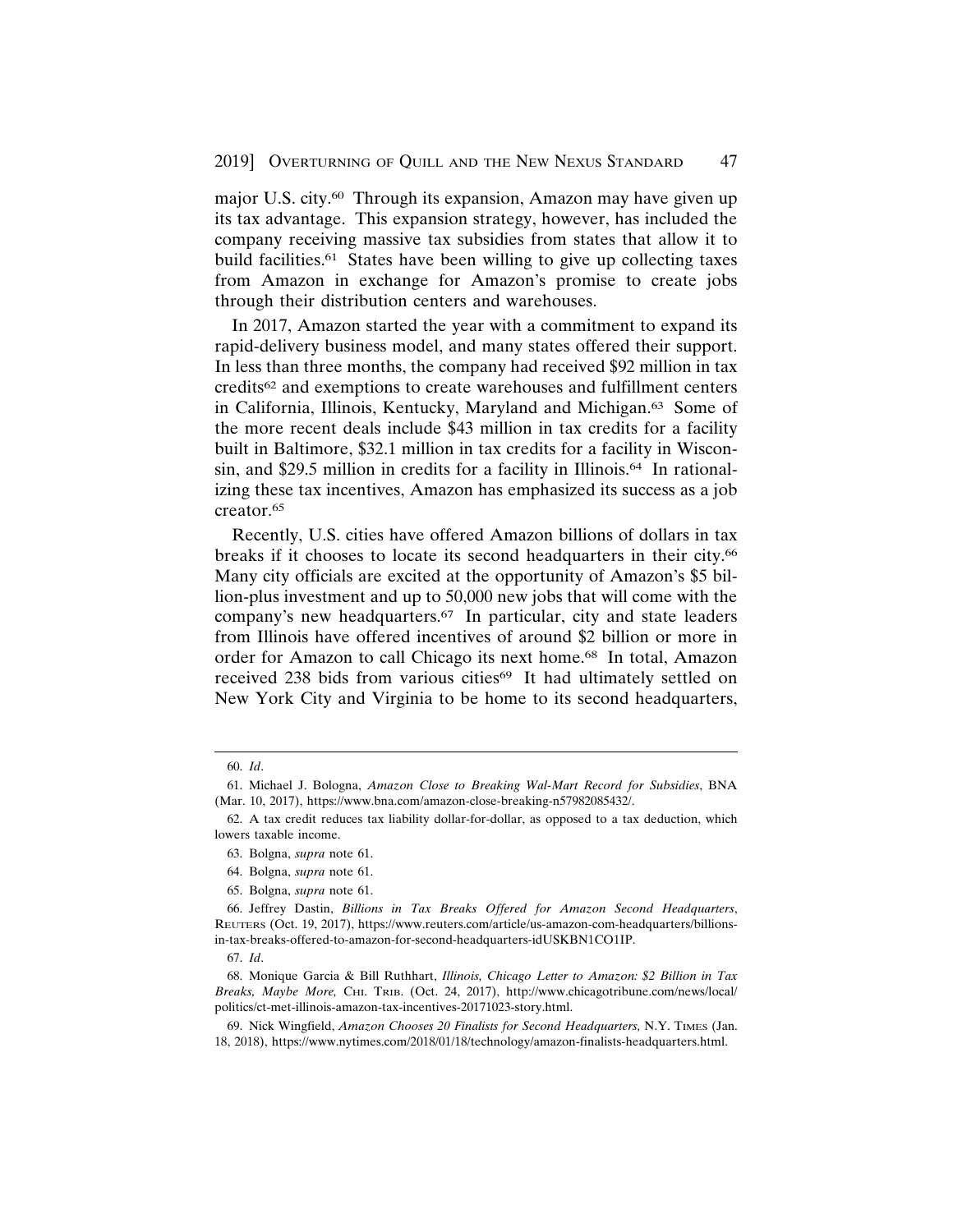but has since withdraw its plans on New York City after political pressure from local politicians.<sup>70</sup>

Amazon is no stranger to engaging with governments for tax incentives. Since 2000, Amazon has garnered approximately \$1 billion in subsidies.<sup>71</sup> The growth of Amazon coupled with the shift in consumers turning to the e-commerce market over the last twenty years cannot be understated in its relation to efforts to overturn the physical presence doctrine. The expansion of the e-commerce market, aided in large part by Amazon, has caught the attention of states as well as the current presidential administration.

The retail market's shift from brick-and-mortar stores to the online market is increasingly evident. The U.S. Commerce Department reported that online sales reached \$453.46 billion in 2017, a 16% increase from the previous year.72 This is the largest growth since 2011, when online sales grew 17.5% over 2010.<sup>73</sup> It should come as no surprise that much of the growth in the online retail market is attributed to Amazon, which accounted for 44% of U.S. e-commerce sales in 2017.74 Amazon's e-commerce sales are expected to be up nearly 30% in 2018, resulting in a capture of nearly half of the U.S. e-commerce market.<sup>75</sup> A large factor in this growth is the result of sales generated from the Amazon marketplace, which are forecasted to be more than 70% of Amazon's overall e-commerce business by the end of 2019.76 In 2018, Amazon experienced its most successful holiday season, which included millions of new Prime Memberships and a record breaking number of sales.77 Amazon is the leader of the e-commerce marketplace and its dominant share of the market is only increasing with each year. As states struggle to collect tax on e-commerce sales, the growth of Amazon and similar e-commerce market-

<sup>70.</sup> Lauren Feiner, *Amazon says it will not build a headquarters in New York*, CNBC (Feb. 14, 201 11:45 AM), https://www.cnbc.com/2019/02/14/amazon-says-it-will-not-build-a-headquartersin-new-york-after-mounting-opposition-reuters-reports.html.

<sup>71.</sup> Pat Garofalo, *Don't Play Amazon's Tax-Break Game,* U.S. NEWS (Sept. 8, 2017), https:// www.usnews.com/opinion/thomas-jefferson-street/articles/2017-09-08/dont-give-amazon-taxbreaks-for-its-new-headquarters.

<sup>72.</sup> Stefany Zaroban, *US E-commerce sales grow 16.0% in* 2017, DIGITAL COMMERCE 360 (Feb. 16, 2018), https://www.digitalcommerce360.com/article/us-ecommerce-sales/.

<sup>73.</sup> *Id*.

<sup>74.</sup> Lauren Thomas and Courtney Reagan*, Watch out, retailers. This is just how big Amazon is becoming*, CNBC (July 12, 2018, 11:24 AM), https://www.cnbc.com/2018/07/12/amazon-to-takealmost-50-percent-of-us-e-commerce-market-by-years-end.html.

<sup>75.</sup> *Id*.

<sup>76.</sup> *Id*.

<sup>77.</sup> Dennis Green, *Amazon announces record-breaking holiday sales with more orders than ever*, BUS. INSIDER (Dec. 26, 2018, 8:46 AM), https://www.businessinsider.com/amazon-holidaysales-broke-records-company-says-2018-12.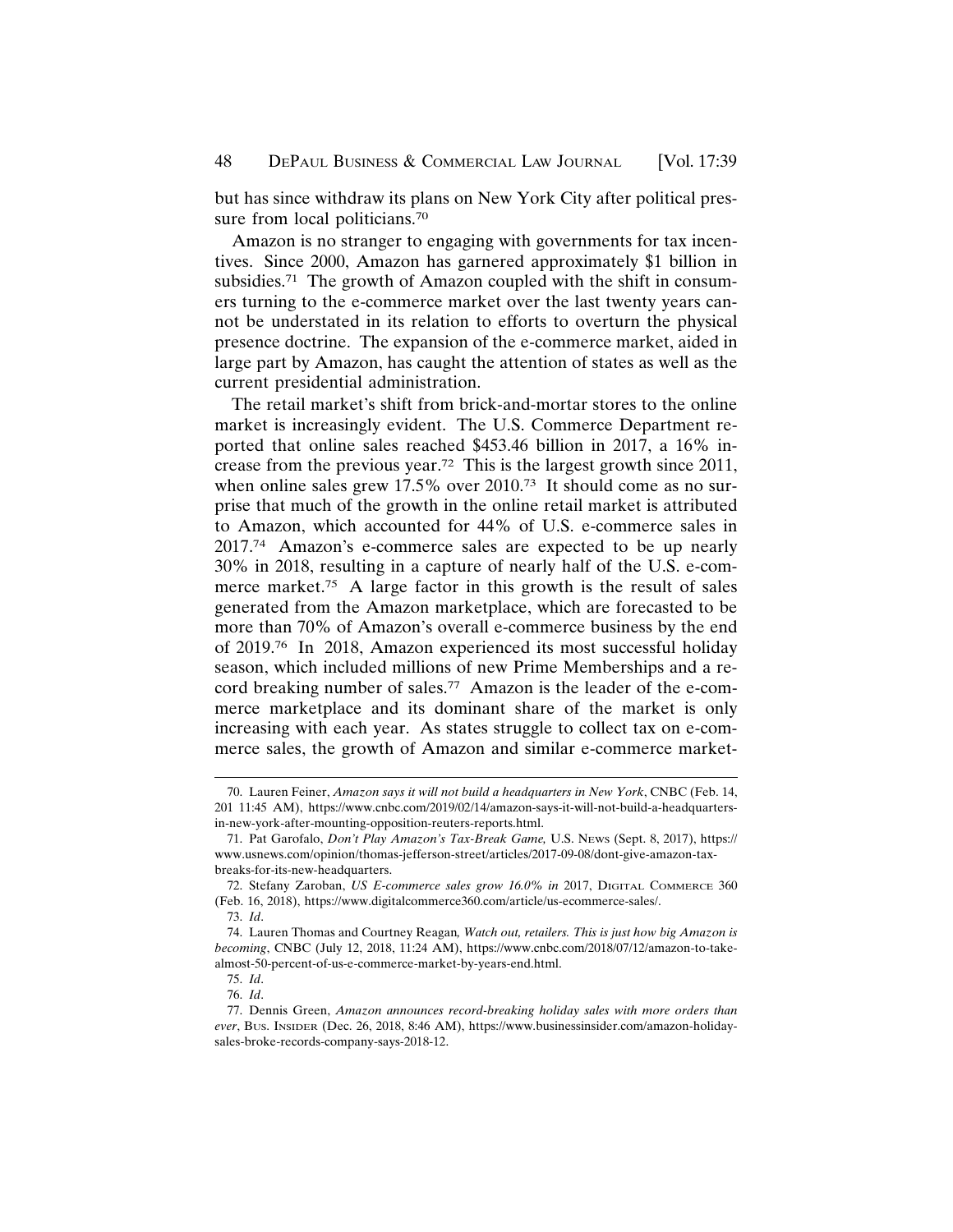2019] OVERTURNING OF QUILL AND THE NEW NEXUS STANDARD 49

places has certainly been influential in their efforts to create legislation to address the problem.

Amazon is a drastically different business from when it first began in 1995, and through its rapid expansion and market dominance, it has actually moved towards supporting federal legislation to address the issue of online sales taxation.78 The reason for Amazon's support of legislation is likely because Amazon is already required to collect tax in most states because of its warehouses and shipping centers throughout the country.79 The legislation that Amazon has supported, however, does not address the loophole that has benefited third-party merchants.

This tax loophole, which many businesses might not know they are taking advantage of, seems to be over.<sup>80</sup> Commenting on the loophole, Minnesota Senator Roger Chamberlain stated, "[i]t's a fairness issue. Right now, there's an unlevel playing field that disadvantages brick-and-mortar stores."81 President Trump also commented on the issue in August of 2017, stating that Amazon was causing "great damage to tax paying retailers."82 Treasury Secretary Steven Mnuchin also commented on Amazon's sales tax practices by stating:

So this is an issue that we've been looking at very carefully within the administration and we expect to come out with a position shortly. I am encouraged that Amazon is now charging tax, I believe, on their own sales but not the marketplace. I'm not sure I understand the consistency on that, but I respect the states' ability that there's an awful lot of money that's not being collected.83

To further indicate the administration's views, President Trump continues to have a long-standing feud with Amazon and its founder Jeff Bezos, who owns the *Washington Post*. President Trump has consistently attacked Bezos, who he once claimed is "using the *Washington*

<sup>78.</sup> Lauren Thomas, *Amazon Celebrates 'Biggest Holiday' as Prime Members Surge,* CNBC (Dec. 26, 2017), https://www.cnbc.com/2017/12/26/amazon-celebrates-biggest-holiday-as-primemembers-surge.html.

<sup>79.</sup> Brad Plumer, *Here's What Amazon Lobbies for in D.C.*, THE WASH. POST (Aug. 6, 2013), https://www.washingtonpost.com/news/wonk/wp/2013/08/06/heres-what-amazon-lobbies-for-in-dc/?utm\_term=.cefc177d29c8.

<sup>80.</sup> Thomas, *supra* note 78.

<sup>81.</sup> Thomas, *supra* note 78. Minnesota became the first state to enact "Marketplace Sales Tax" legislation, which would hold marketplace providers like Amazon responsible to collect sales tax on behalf of their third-party sellers. *See* Minn. Stat. 297A.66.

<sup>82.</sup> Thomas, *supra* note 78.

<sup>83.</sup> Tae Kim, *Treasury Secretary Comments on Amazon's Tax Practices in Sign Trump May Be Taking Aiming at Bezos*, CNBC (July 26, 2017), https://www.cnbc.com/2017/07/26/mnuchin-com ments-on-amazons-tax-practices.html.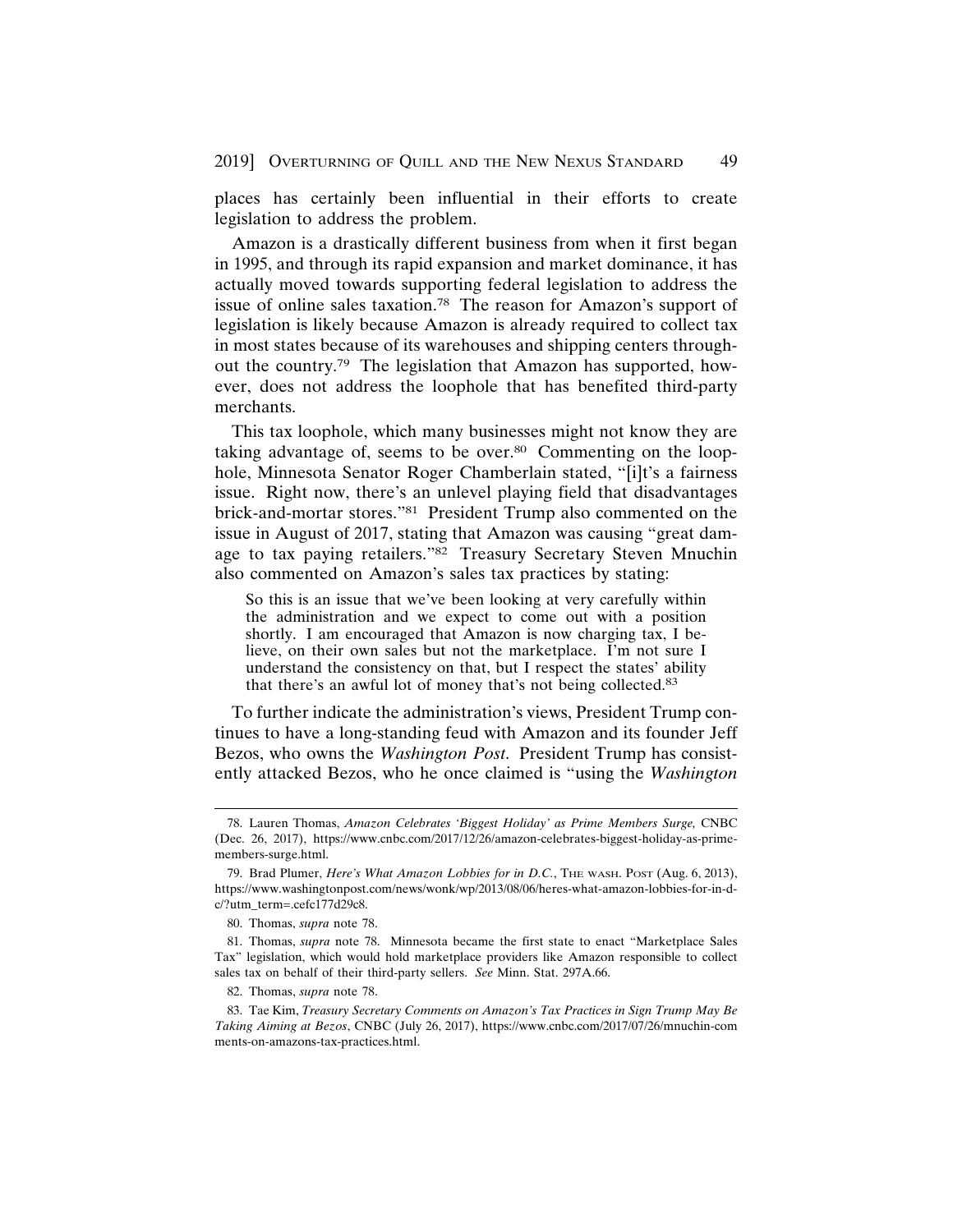*Post* for power so that politicians in Washington don't tax Amazon."<sup>84</sup> Making his views on the issue evident, President Trump recently stated that, "they're going to have to start paying sales tax because it's very unfair what's happening to our retailers all over the country that are put out of business."85 Therefore, the question then seems to become not whether tax changes on online sales are coming, but how they will be implemented and how they will ultimately impact smaller online businesses and those who rely on the Amazon marketplace to make a living. Over the last decade many states have attempted to address the issue.

# IV. STATE RESPONSES

The physical presence doctrine affirmed by *Quill* has made it difficult for states to collect sales tax revenue from online sales. In recent years, states have enacted laws, often called "Amazon laws" to address the issue. These laws seek to capture uncollected taxes on internet sales, while still complying with the Constitution's requirements.86 The two basic approaches that states have used are: (1) click-through nexus statutes, which impose the responsibility for collecting tax on those retailers who compensate state residents for online referrals; and (2) requiring remote sellers to provide information about sales and taxes to the state and customers.87 New York became the first state to adopt a click-through nexus law, which provides that a seller is presumed to be a vendor if it entered into an agreement with a resident of New York and the resident refers customers to the vendor's website.<sup>88</sup> The law implemented a gross receipts threshold of \$10,000 during the preceding quarterly periods.89 Amazon challenged the constitutionality of the law and the New York Court of Appeals ultimately found that the law did not violate the Commerce or Due Process Clause.90 As a result, Amazon has since stopped its affiliate programs in many states.<sup>91</sup>

<sup>84.</sup> Brad Tuttle, *Donald Trump's Twitter Obsession with Amazon, Explained*, TIME (Aug. 17, 2017), http://time.com/money/4904871/donald-trump-amazon-taxes-twitter-jeff-bezos/.

<sup>85.</sup> Teri Webster, *Trump Leaning Toward Internet Sales Tax Because 'It's Very Unfair What's Happening to Retailers'*, THE BLAZE (Jan. 1, 2018), https://www.theblaze.com/news/2018/01/11/ trump-leaning-toward-internet-sales-tax-because-its-very-unfair-whats-happening-to-retailers.

<sup>86.</sup> Erika K. Lunder, *"Amazon Laws" and Taxation of Internet Sales: Constitutional Analysis*, CONG. RES. SERV. (Apr. 9, 2015), https://fas.org/sgp/crs/misc/R42629.pdf.

<sup>87.</sup> *Id*.

<sup>88.</sup> Corey L. Rosenthal, et al., *Understanding Click-Through Nexus*, CPA JOURNAL (Jan. 2017), https://www.cpajournal.com/2017/01/22/slt-understanding-click-through-nexus/.

<sup>89.</sup> *Id*.

<sup>90.</sup> *Id*.

<sup>91.</sup> *Id*.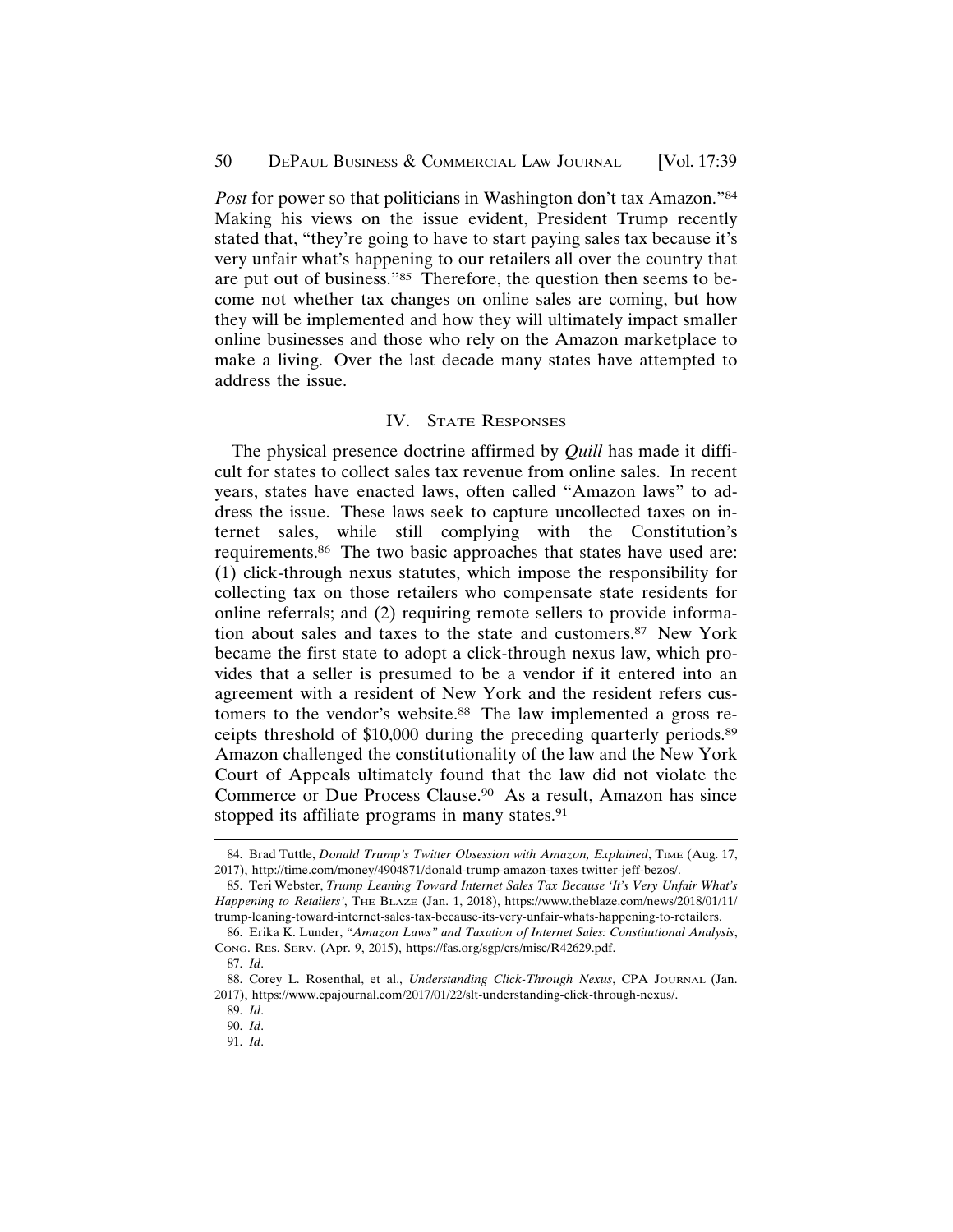#### 2019] OVERTURNING OF QUILL AND THE NEW NEXUS STANDARD 51

As an additional alternative, many states have enacted legislation requiring retailers that did not collect sales tax to notify customers of their obligation to self-report and pay use tax, and to provide an annual report to the state including the name, address, and total amount of purchases to each of their customers.92 Notice and reporting legislation, which was first enacted by Colorado, was quickly challenged as being unconstitutional.<sup>93</sup> The challenge involved a lengthy procedural history in which the court of appeals had initially held that it was barred from hearing the case by the Tax Injunction Act ("TIA") because the challenge sought to restrain the collection of sales and use taxes.94 The decision was appealed to the Supreme Court in which it issued a unanimous decision in favor of the taxpayer.95 Justice Clarence Thomas explained that Colorado's enforcement of its notice and reporting regime is not encompassed by the terms "levy, assessment, or collection" as used in the TIA.96 On remand to the Tenth Circuit, the court ultimately found the notice and reporting regime was not an undue burden on taxpayers and that the *Quill* standard should not apply because the Supreme found that the notice and reporting requirements do not constitute a form of tax collection.97 Once it was determined that the Colorado legislation was constitutional, many states subsequently enacted their own reporting requirements.<sup>98</sup>

One of the greatest takeaways from the entire case was Justice Anthony Kennedy's concurring opinion in *Directing Marketing Association v. Brohl* ("*DMA"*), in which he expressed his frustration with the Court's 1992 decision in *Quill*. 99 Kennedy stated that the *Quill* Court "should have taken the opportunity to reevaluate *Bellas Hess* not only in light of *Complete Auto* but also in view of the dramatic technological and social changes that had taken place in our increasingly interconnected economy."100 Kennedy further stated that because of the Court's previous decision, states have not been able to

<sup>92.</sup> *Reporting Requirements-The Next Big Trend in Remote Seller Legislation*, SALES TAX INST. (Oct. 30, 2017), https://www.salestaxinstitute.com/resources/reporting-requirements-thenext-big-trend-in-remote-seller-legislation.

<sup>93.</sup> *Id*.

<sup>94.</sup> Direct Mktg. Ass'n v. Brohl, 735 F.3d 904 (10th Cir. 2013).

<sup>95.</sup> Direct Mktg. Ass'n v. Brohl, 135 S. Ct. 1124 (2015).

<sup>96.</sup> *Id*. at 1131.

<sup>97.</sup> Direct Mktg. Ass'n v. Brohl, 814 F.3d 1129 (10th Cir. 2016).

<sup>98.</sup> Reporting Requirements-The Next Big Trend in Remote Seller Legislation, SALES TAX INST. (Oct. 30, 2017), https://www.salestaxinstitute.com/resources/reporting-requirements-thenext-big-trend-in-remote-seller-legislation.

<sup>99.</sup> *Direct Mktg. Ass'n*, 135 S. Ct. at 1134-1135. 100. *Id*.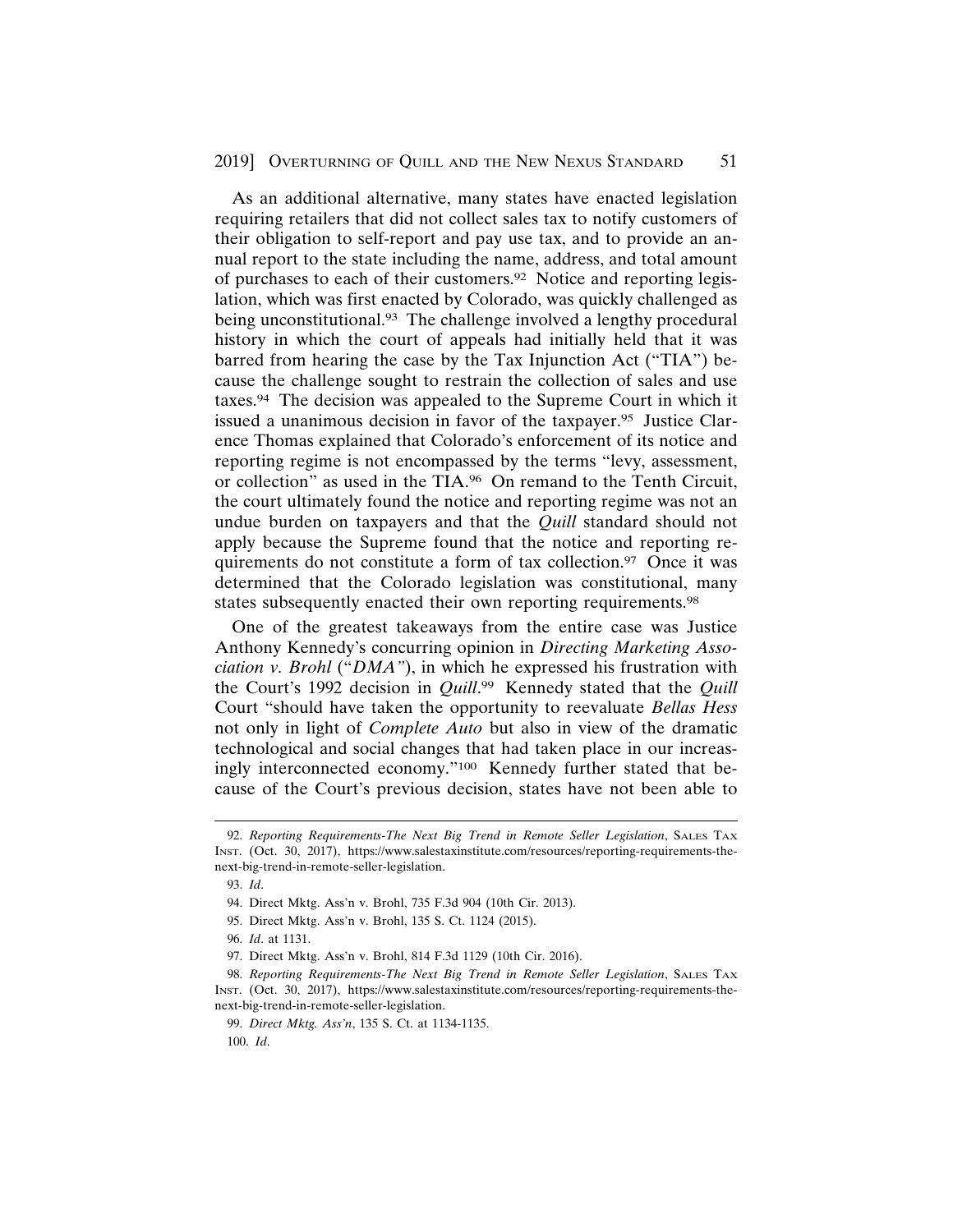collect many of the taxes due on mail and internet purchases.101 Kennedy stated that a "case questionable even when decided, *Quill* now harms States to a degree far greater than could have been anticipated earlier," which has resulted in "extreme harm and unfairness on the States."102 Kennedy closed his opinion by stating that the legal system should "find an appropriate case for this Court to reexamine *Quill* and *Bellas Hess*."103 This call for an "appropriate case" certainly caught the attention of states, who soon after sought to implement legislation to address the issue.104

A majority of states have recently moved away from the clickthrough and notice and reporting options. Instead, they have instituted economic nexus policies in order to directly attack *Quill*. Economic nexus correlates with a select level of sales or gross receipts activity within a particular state.105 A common economic nexus threshold may be \$100,000 of sales into a state or 200 or more transactions within the state in a calendar year.106 If an out-of-state seller who does not have physical presence in a state with economic nexus legislation meets one of those conditions, they will be considered to have nexus in the state and will be required to collect and remit sales tax.107 The first state that sought to directly challenge *Quill* through economic nexus was Alabama, whose regulation provided that out-ofstate sellers that lack an Alabama physical presence but that are making retail sales of tangible personal property into the state exceeding \$250,000 per year have a substantial economic presence in Alabama for sales and use tax purposes.108 Many states have subsequently passed economic nexus legislation, but the most notable legislation was passed by South Dakota in 2016. South Dakota's Senate Bill 106, which will be discussed later in this article, obligated sellers with no physical presence in the state to collect and remit sales tax if the seller's gross revenue exceeded \$100,000 annually in the state or if the seller conducted 200 or more separate transactions annually in the state.109 South Dakota's reason for this legislation is due to the state's

<sup>101.</sup> *Id*. at 1135.

<sup>102.</sup> *Id*.

<sup>103.</sup> *Id*.

<sup>104.</sup> David M. Vistica and Jeremy Sharp, *Direct Marketing v. Brohl—Son of Quill?*, DELOITTE (Oct. 10, 2016), https://www2.deloitte.com/content/dam/Deloitte/us/Documents/Tax/us-tax-in side-deloite-direct-marketing-brohl.pdf.

<sup>105.</sup> *Economic Nexus: The New Standard??*, SALES TAX INST. (May 9, 2017), https://www .salestaxinstitute.com/resources/economic-nexus-the-new-standard.

<sup>106.</sup> *Id*.

<sup>107.</sup> *Id*.

<sup>108.</sup> Ala. Admin. Code r. section 810-6-2-.90.03.

<sup>109.</sup> S.B. 106, 2016 Legis. Assemb., 91st Sess. (S.D. 2016).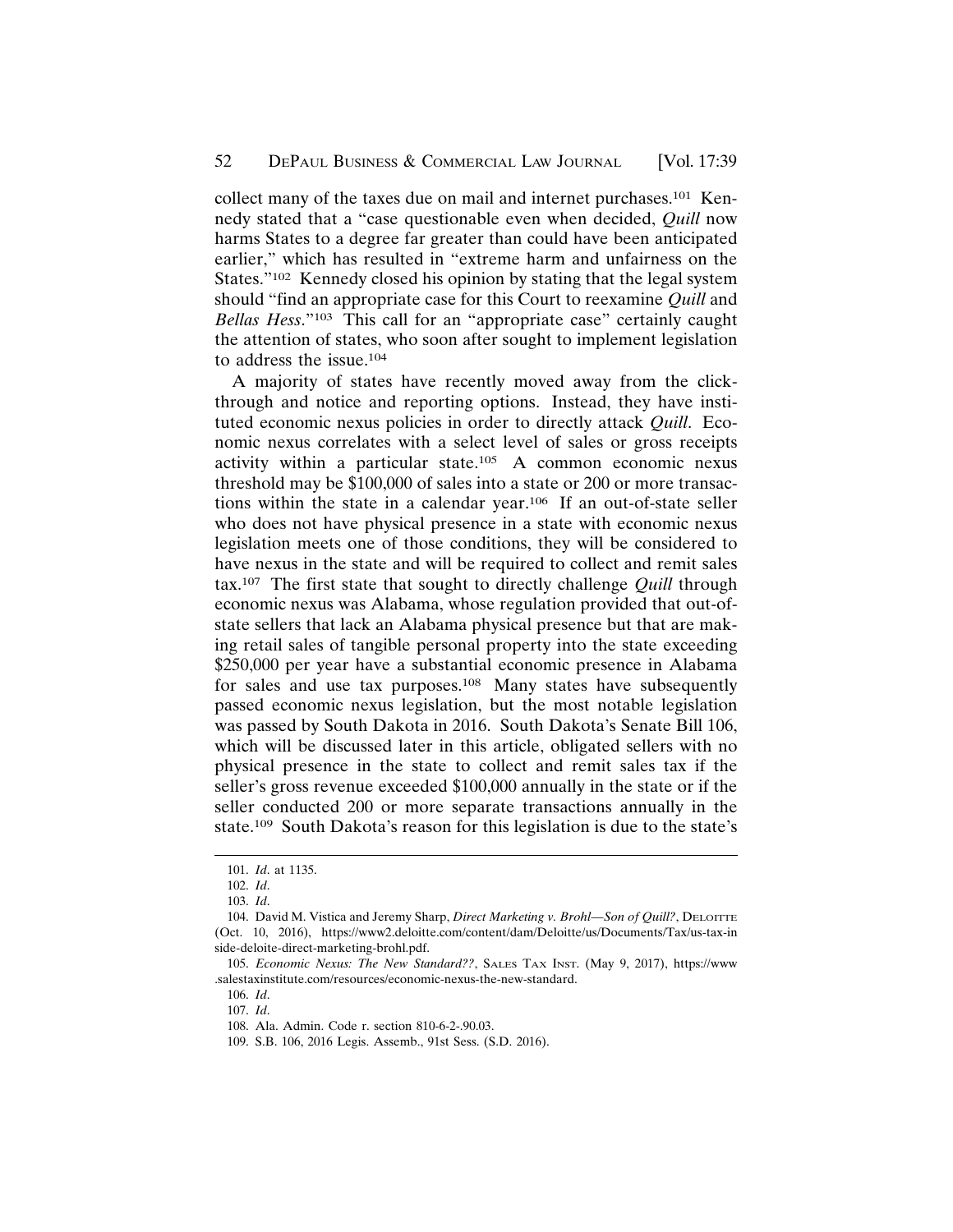inability to collect sales or use tax from remote sellers, which is eroding the sales tax base of the state.110 The emergence of economic nexus provisions were likely a result of Justice Kennedy's concurring opinion in *DMA*, which offered an opportunity for the Supreme Court to reevaluate the physical presence doctrine. Before the Supreme Court could reevaluate the physical presence doctrine, however, certain states have attempted to collect sales tax from remote sellers in the absence of economic nexus legislation.

For example, in June of 2017, South Carolina filed a complaint alleging that Amazon failed to collect sales taxes on sales made by third-party sellers.111 South Carolina is claiming that for the first quarter of 2016, Amazon owes \$12.5 million in taxes, penalties and interest, which they say will accrue until the matter is resolved.112 South Carolina is arguing that under state law, Amazon is considered the seller because the company controls a large part of the sales process for its third-party merchants.113 As previously mentioned, Amazon handles the shipping and storing of many third-party sellers as well as certain elements of the transaction such as payment processing and customer support.114

Darien Shanske, a law professor at the University of California, Davis, stated that South Carolina's case is plausible because it seems clear that Amazon and the state have more than a passive relationship.115 Professor Shanske mentioned that Amazon will likely be deemed responsible for tax collection if the state can prove the company is "sufficiently important" to helping out of state merchants complete their sales within the state.116 He also mentioned that because third-party sellers are choosing Amazon for its particular setup and benefits, it seems that there is a relationship that is similar to an agent or an independent contractor.<sup>117</sup> It is also expected that if South Carolina were to be successful, that other states would likely follow.118 Regarding these claims, Amazon stated in its quarterly statement that "we believe the assessment is without merit," but that

<sup>110.</sup> Gail Cole, *Economic Nexus Trumps Affiliate Nexus,* AVALARA (Aug. 15, 2016), https:// www.avalara.com/blog/2016/08/15/economic-nexus-trumps-affiliate-nexus/.

<sup>111.</sup> Eugene Kim, *Amazon Faces a Tax Fight in South Carolina That Could Change How Online Sellers Do Business*, CNBC (Aug. 15, 2017), https://www.cnbc.com/2017/08/15/amazonfaces-a-tax-fight-in-south-carolina-that-could-change-how-online-sellers-do-business.html.

<sup>112.</sup> *Id*.

<sup>113.</sup> *Id*.

<sup>114.</sup> *Id*.

<sup>115.</sup> *Id*.

<sup>116.</sup> Kim, *supra* note 111.

<sup>117.</sup> Kim, *supra* note 111.

<sup>118.</sup> Kim, *supra* note 111.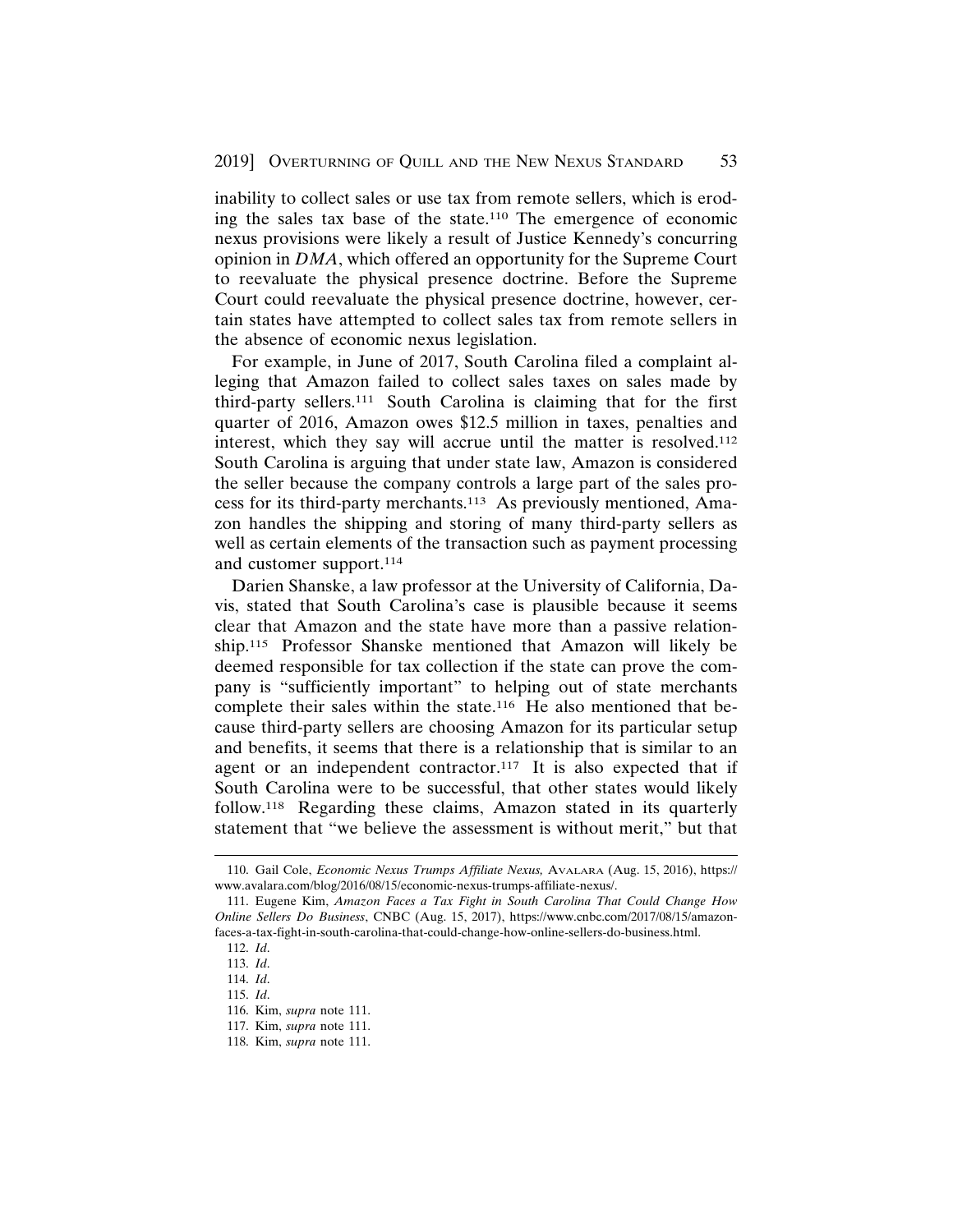if South Carolina were successful "we would be subject to significant additional tax liabilities."119 This language seems to indicate that Amazon might be worried that a change may occur for its business. South Carolina's resolution has been consistently delayed and is currently set for a hearing before the state administrative law court in early February 2019.120

Given these efforts by states to collect substantial revenues from online sales, the implementation of economic nexus legislation has been the most effective. As previously stated, the state whose economic nexus legislation has had the most impact is South Dakota's, whose case was heard by the Supreme Court in June of 2018 and led to the overturning of the physical presence doctrine. With the overturning of *Quill*, state taxing authorities seem to have been given unlimited power. As a result, proponents of federal legislation are fearful that any attempt to implement federal legislation will be futile, as states will likely oppose any legislation that would seek to limit the new taxing authority that they have gained.121 Proponents of federal legislation also feel that by *Quill* being overturned without legislation, businesses would immediately be responsible for collecting and remitting sales taxes throughout many states composing of approximately 10,000 different tax structures.122 Congress has failed in recent years to pass legislation, and given the overturning of *Quill*, future action remains uncertain.123

### V. FEDERAL EFFORTS

Along with individual state efforts, federal proposals have been set forth, but these proposals have ultimately failed to materialize. In April 2017, a bipartisan group of senators introduced the Marketplace Fairness Act of 2017 ("MFA") to address the online sales tax issue.124 Very similar proposals were introduced in 2013 and 2015 but both failed to be enacted. This legislation would authorize states to require remote sellers to collect state and local sales and use tax unless the remote seller fell under the small seller exception, which is set at \$1

<sup>119.</sup> Kim, *supra* note 111.

<sup>120.</sup> Andrew M. Ballard, *Amazon's Fight Against South Carolina's Online Sales Tax Delayed*, BNA (Oct. 9, 2018), https://www.bna.com/amazons-fight-against-n73014483093/.

<sup>121.</sup> Ryan Prete, *Court or Congress? State Online Sales Tax Power Set for Change*, BNA (Feb. 27, 2018), https://www.bna.com/court-congress-state-n57982089317/.

<sup>122.</sup> *Id*.

<sup>123.</sup> *Id*.

<sup>124.</sup> *Congress Introduces Marketplace Fairness Act of 2017 and Remote Transactions Parity Act of 2017*, SALES TAX INST., https://www.salestaxinstitute.com/resources/congress-introducesmarketplace-fairness-act-2017-and-remote-transactions-parity-act (last visited Mar. 5, 2018).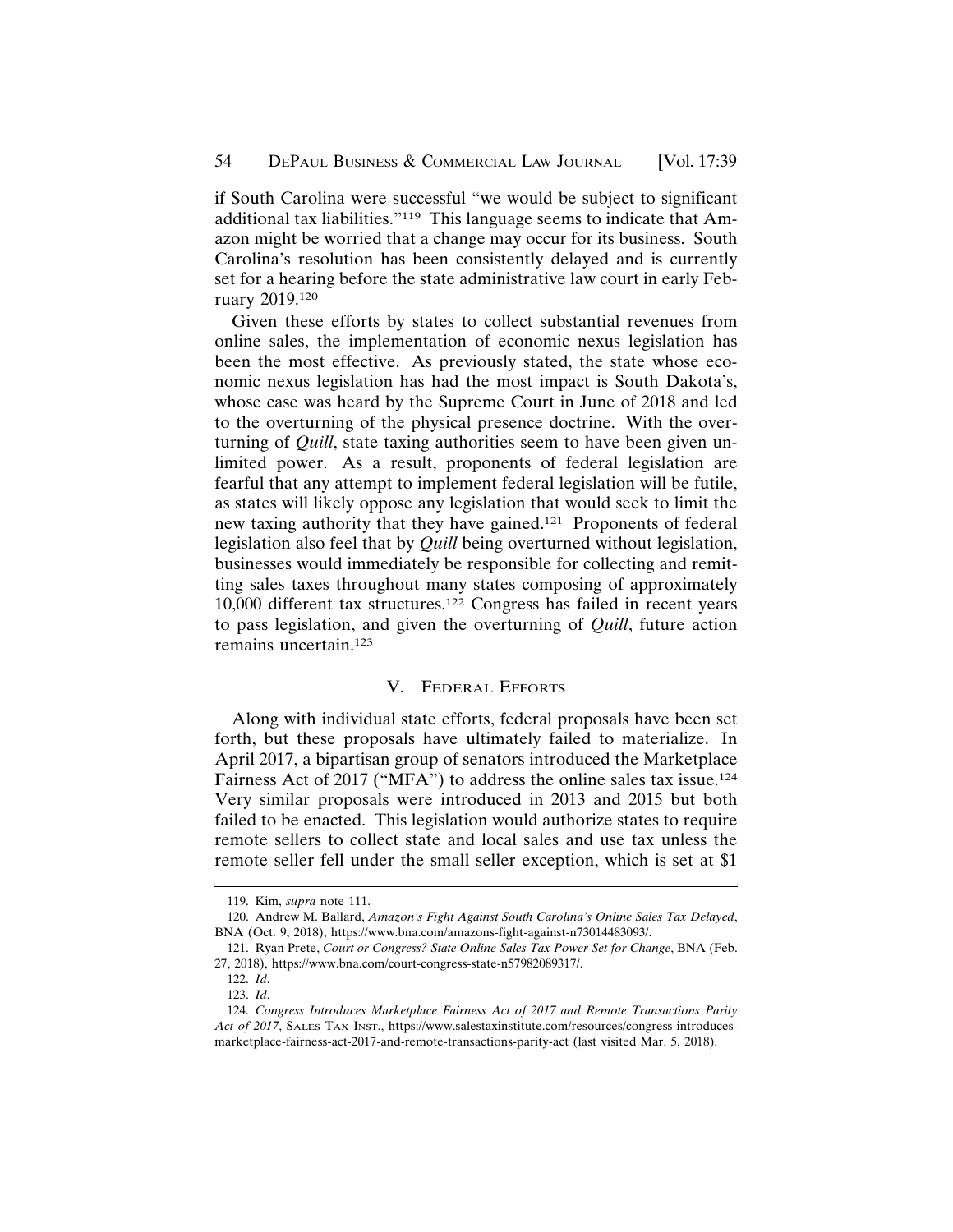million on remote sales annually.<sup>125</sup> If the act were to pass, online sellers who make more than \$1 million in remote sales per year would be required to collect sales tax in states where they do not have a significant physical presence.<sup>126</sup> The \$1 million exception refers to remote sales, and not profits. If passed, instead of collecting tax in only the states in which a seller has nexus, they would also be required to collect tax in states where they have no nexus.127 Under the MFA, sellers would have to report how much sales tax was collected from buyers in various states along with being required to file sales tax every month in each of those states.<sup>128</sup> This is likely to lead to administrative problems.

The MFA would also be troublesome for small businesses because sales tax rules vary from state to state.<sup>129</sup> According to the Tax Foundation, there are around 10,000 sales tax jurisdictions in the United States and the laws in each jurisdiction are problematic because they all vary in interpretation of what is taxable.130 The burden of these complexities would be impactful on small online retailers. Therefore, it would be an advantage to larger online-retailers like Amazon. Smaller online retailers would carry the burden of trying to apply the online sales tax, which would require special software to understand the sales tax rules of each state, and they would also likely have to hire new employees to handle these sales tax issues.131 This would also likely lead to a reduction in sales as consumers would look elsewhere for lower prices. This impact on smaller online retailers may be why large online retailers have advocated for the passing of the MFA. Companies like Amazon already have the infrastructure and manpower to handle the complexities of the different sales tax requirements in each state.132 Passage of the MFA would ultimately be unfair for smaller businesses and would likely not solve the problems of growing deficits within the states.

<sup>125.</sup> *Id*.

<sup>126.</sup> Mark Faggiano, *What Reintroduction of Internet Sales Tax Means for Online Sellers,* TAXJAR (May 4, 2017), https://blog.taxjar.com/internet-sales-tax-2017-online-sellers/.

<sup>127.</sup> *Id.*

<sup>128.</sup> *Id*.

<sup>129.</sup> Allen Johnson, *Congress Should No Bring Back the Marketplace Fairness Act*, CITIZENS AGAINST GOV. WASTE (Dec. 20, 2017), https://www.cagw.org/thewastewatcher/congress-shouldnot-bring-back-marketplace-fairness-act.

<sup>130.</sup> Jared Walczak, Scott Drenkard & Raymond Roesler, *Sales Tax Rates in Major Cities, Midyear 2017,* TAX FOUND. (Oct. 23, 2017), https://taxfoundation.org/sales-tax-rates-major-cit ies-midyear-2017/.

<sup>131.</sup> Johnson, *supra* note 129.

<sup>132.</sup> Johnson, *supra* note 129.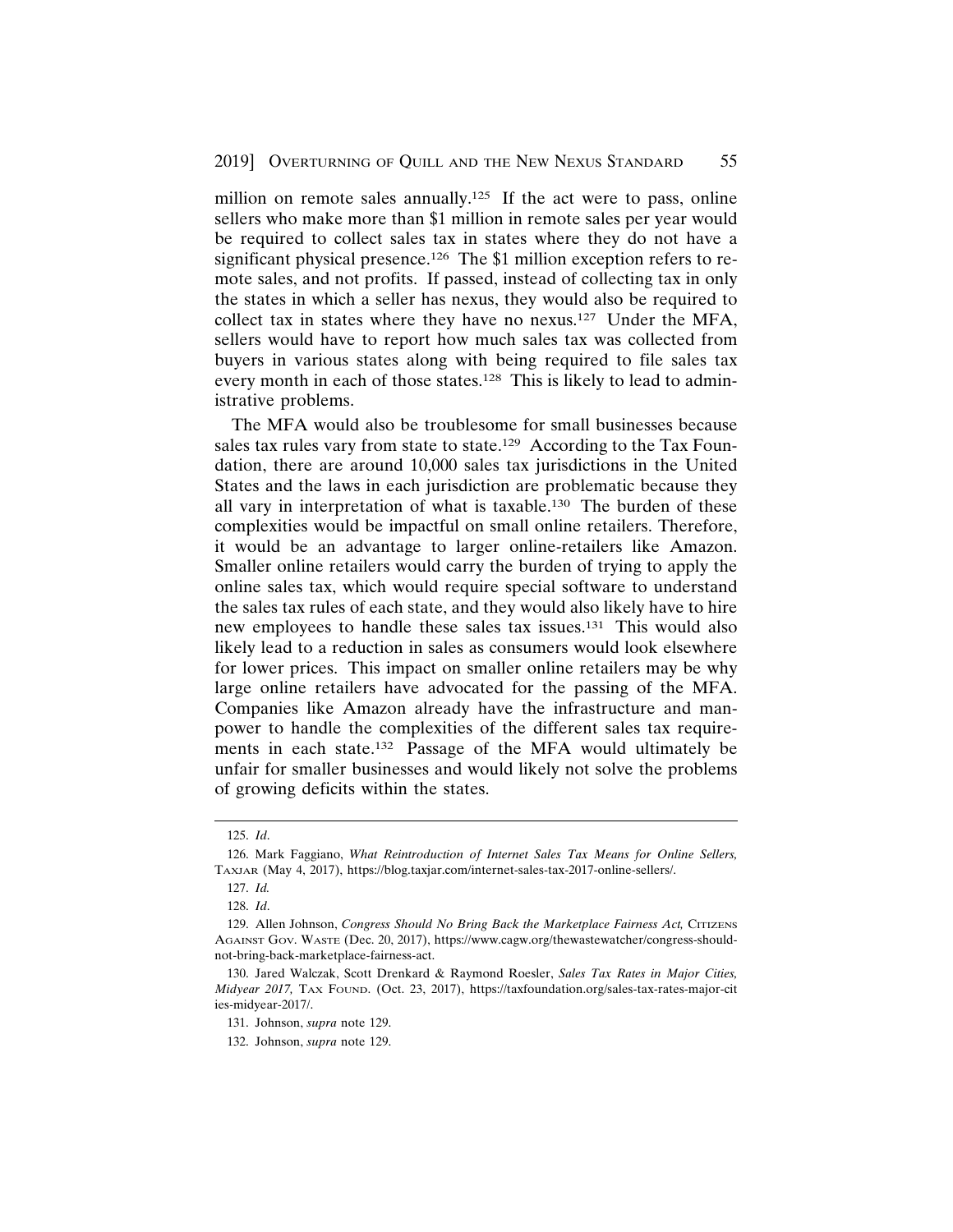#### 56 DEPAUL BUSINESS & COMMERCIAL LAW JOURNAL [Vol. 17:39

The Remote Transactions Parity Act ("RTPA") of 2017 was also introduced in April. A similar piece of legislation was introduced in 2015 but failed to be enacted. It is similar to the MFA and would essentially create sales and use tax obligations for remote sellers with a few differences and provisions. The RTPA works on a tiered system where online sellers who make \$10 million or more in sales are subjected to the law in the first year.133 Online sellers making \$5 million in sales or more are subject in the second year, and seller making more than \$1 million are subject in the third year.134 Under the RTPA, however, all sellers who use a channel like Amazon or eBay, regardless of their sales volume, would have to collect sales tax in remote states.135 Because this Act would potentially open up small business owners who make sales on online marketplaces to collecting tax in all forty-five states, the law is effectively discouraging Americans from operating businesses. The RTPA was meant to make up for some of the concerns regarding the MFA, but in the end, small businesses will be severely impacted by both options. Therefore, it is likely that these federal solutions will not pass any time soon.

#### VI. OVERTURNING QUILL

In 2018, Black Friday resulted in \$6.22 billion in online sales, up 23.6 percent from a year ago.136 Cyber Monday sales were also expected to reach a record \$7.8 billion in sales, up 18 percent from a year ago.137 By comparison, mail order sales totaled approximately \$35.5 billion for the entirety of 1992 when the *Quill* decision was made.138 Because of the continued rise of e-commerce sales, the costs of the *Quill* decision will only keep increasing for states. According to market analysis, state and local governments stand to lose about \$34 billion in revenue in 2018 because of the physical presence doctrine*.* 139 The number of lost revenues is expected to also rise to \$52 billion by

<sup>133.</sup> Faggiano, *supra* note 126.

<sup>134.</sup> Faggiano, *supra* note 126.

<sup>135.</sup> Mark Faggiano, *New Internet Sales Tax Grab Decimates Channel Sellers*, TAXJAR (June 18, 2015), https://blog.taxjar.com/new-internet-sales-tax-grab-decimates-channel-sellers/.

<sup>136.</sup> Lauren Thomas, *Black Friday pulled in a record \$6.22 billion in online sales: Adobe Analytics*, CNBC (Nov. 24, 2018), https://www.cnbc.com/2018/11/24/black-friday-pulled-in-a-record-6point22-billion-in-online-sales-adobe.html.

<sup>137.</sup> *Id*.

<sup>138.</sup> Gail Cole, *Challenging Quill: What Started With North Dakota Could End With South Dakota,* AVALARA (Nov. 27, 2017), https://www.avalara.com/blog/2017/11/27/challenging-quillstarted-north-dakota-end-south-dakota/.

<sup>139.</sup> David J. Herzig, *States Pay the Price When You Buy Online,* N.Y. TIMES (Jan. 1, 2018), https://www.nytimes.com/2018/01/01/opinion/online-shopping-sales-tax.html.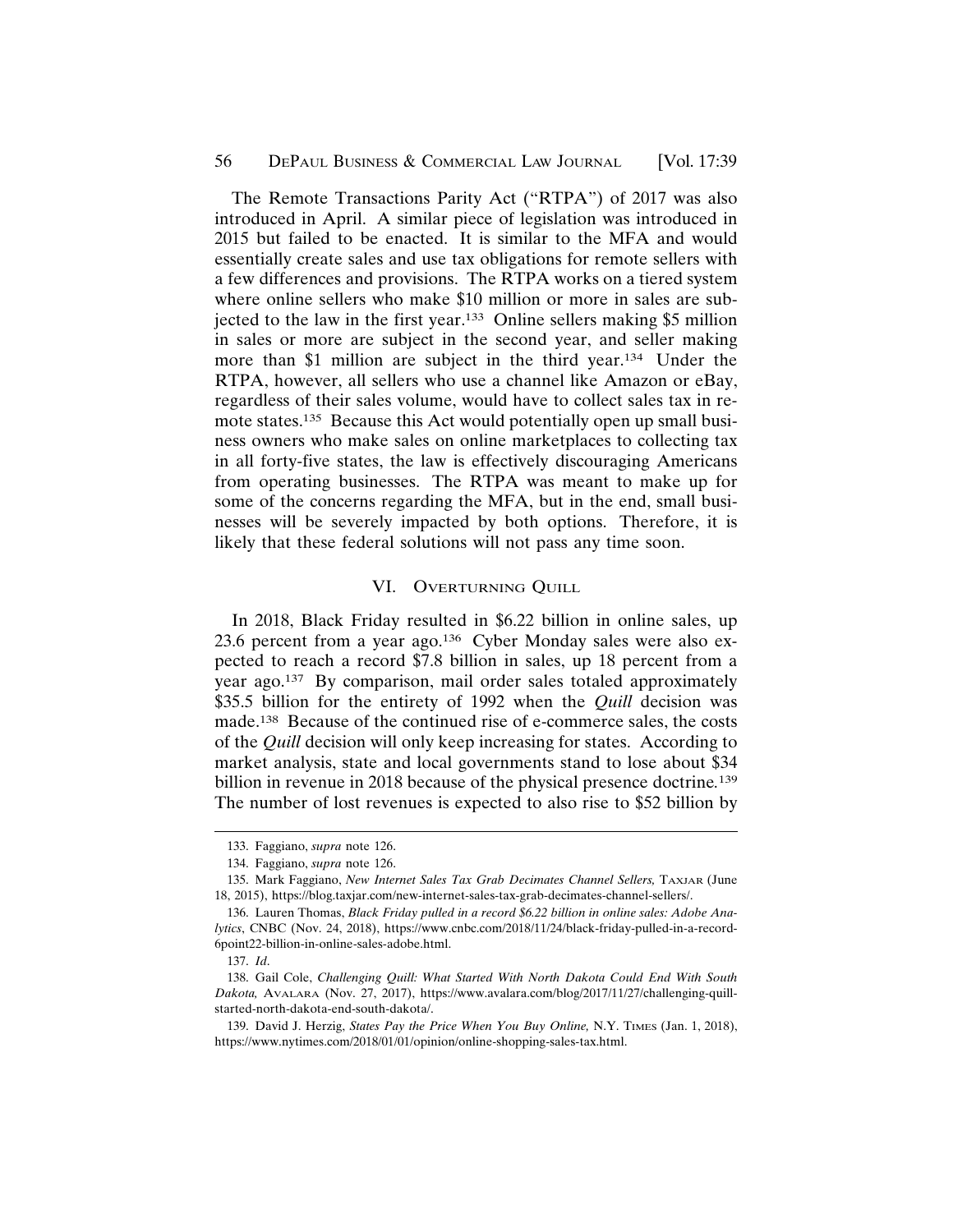2019] OVERTURNING OF QUILL AND THE NEW NEXUS STANDARD 57

2022, a substantial increase from 1992 when losses were estimated to be between \$700 million and \$3 billion.140

In response, South Dakota passed a senate bill 106 ("SB 106") in 2016. This bill required businesses that made sales exceeding \$100,000 annually over the internet or had 200 separate transactions within the state to collect and remit sales tax even if they do not have a physical presence in the state.141 South Dakota lawmakers purposely created the law in order to give the Court another opportunity to overturn the physical presence doctrine.142 The "Legislative Findings" even state that the statute was designed to directly challenge *Quill.*143 To get online retailers to comply with SB 106, the South Dakota Department of Revenue sued four online retailers including Wayfair, Inc., Newegg Inc., Overstock.com Inc., and Systemax Inc.144 The state admitted in court filings that its remote sales tax statute is facially unconstitutional under *Quill* but that its goal was to advance the case to the Supreme Court in an effort to overturn the physical presence standard which impedes it from collecting large revenues from online retailers not collecting sales and use tax. The Circuit Court sided with the retailers and granted their motion for summary judgment, invoking the Dormant Commerce Clause doctrine, which prohibits a state from passing laws that discriminate against interstate commerce.145 The Dormant Commerce Clause is a tool that courts may apply to strike down state laws that seem to impede cross-border trade when there is no explicit guidance from Congress on the issue. The South Dakota Supreme Court affirmed the lower court's opinion, deciding to follow Supreme Court precedent. This paved the way for the Supreme Court to revisit the issue and ultimately grant certiorari, which they did in early 2018.146

<sup>140.</sup> *Id*.

<sup>141.</sup> Jennifer McLoughlin, *Online Sale Tax Law Heads to South Dakota Supreme Court,* BLOOMBERG (Apr. 6, 2017), https://www.bna.com/online-sales-tax-n57982086318/.

<sup>142.</sup> Daniel Hemel, *The Supreme Court Didn't See E-Commerce Coming*, SLATE (Sept. 18, 2017), http://www.slate.com/articles/technology/technology/2017/09/the\_supreme\_court\_can\_fix\_ its\_mistake\_on\_taxing\_e\_commerce\_companies.html.

<sup>143.</sup> Matt Mock & Laura Grace Mezher, *The Possible Upshot of South Dakota's Master Plan to "Kill Quill"*, SALT SAVVY (Dec. 28, 2016), http://www.saltsavvy.com/2016/12/28/the-possibleupshot-of-south-dakotas-master-plan-to-kill-quill/.

<sup>144.</sup> *Id*.

<sup>145.</sup> *Challenge to Sales Tax "Physical Presence Test" To Be Heard by the Supreme Court*, JD SUPRA (Mar. 13, 2018), https://www.jdsupra.com/legalnews/challenge-to-sales-tax-physical-84755/.

<sup>146.</sup> Greg Stohr, *U.S. Supreme Court to Review Bid to Collect Internet Sales Tax*, BLOOMBERG (Jan. 12, 2018), https://www.bloomberg.com/news/articles/2018-01-12/bid-to-collect-internetsales-tax-gets-u-s-high-court-review.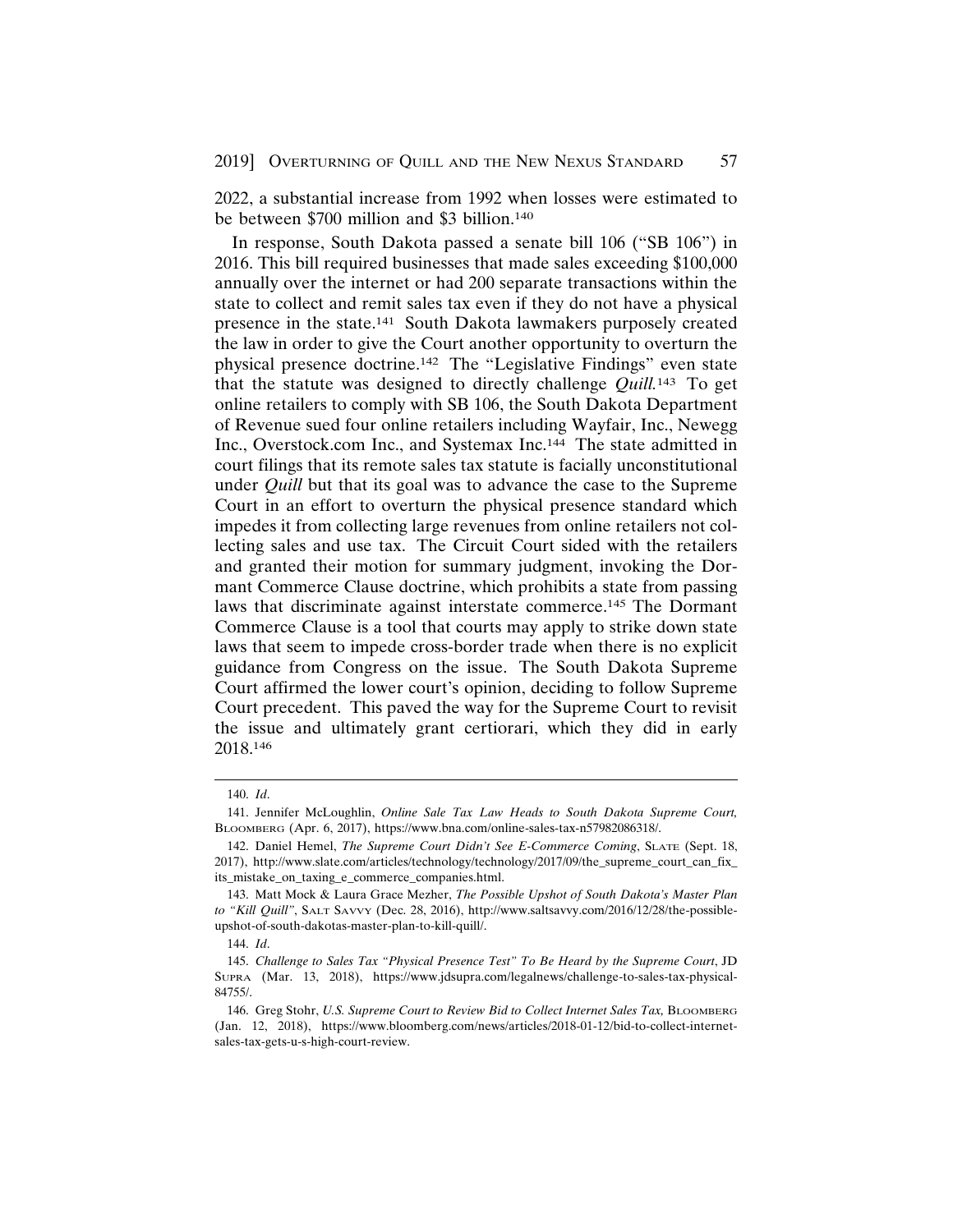### A. *South Dakota v. Wayfair, Inc.*

#### 1. Commerce Clause Jurisprudence

In its decision decided on June 21, 2018, the Supreme Court overruled the physical presence rule of *Quill*.<sup>147</sup> The majority, led by Justice Anthony Kennedy, and joined by Justices Clarence Thomas, Samuel Alito, Ruth Bader Ginsberg, and Neil Gorsuch, began by discussing the history of the Commerce Clause as well as the history of the Court's Dormant Commerce Clause148 jurisprudence.149 The Court further determined that the two principles that guide courts in all cases challenging state law (including the validity of state taxes) under the Commerce Clause are: (1) that state regulations may not discriminate against interstate commerce; and (2) that States may not impose undue burdens on interstate commerce.150 A state law, which discriminates against interstate commerce, is per se invalid. If the state law, however, regulates even-handily to effectuate a legitimate local interest, then it will be upheld unless the burden imposed is excessive in relation to local benefits.151 After explaining the history of the Court's state tax Dormant Commerce Clause decisions in *Bellas Hess*, *Complete Auto*, and *Quill*, the majority stated that the physical presence rule was an incorrect interpretation of the Commerce Clause and that the physical presence rule was incorrect given the economic advancements since *Quill*. 152

#### 2. *Quill* is Flawed on Its Own Terms

The Court stated *Quill* is flawed on its own terms because: (1) the physical presence rule is not a necessary interpretation of the requirement of substantial nexus; (2) the physical presence rule creates rather than resolves market distortions; and (3) the physical presence rule imposes an arbitrary, formalistic distinction that the modern Commerce Clause precedents disavow.153 In determining that the physical presence rule is not necessary for substantial nexus, the court relied on its decision in *Quill*, which rejected the physical presence rule for due process purposes but not for Commerce Clause purposes. The

<sup>147.</sup> South Dakota v. Wayfair, Inc., 138 S.Ct. 2080 (2018).

<sup>148.</sup> The Dormant Commerce Cause, although not a part of the Constitution, is used to prohibit states from discriminating against interstate commerce or unduly burdening interstate commerce, even in the absence of federal legislation regulating the activity.

<sup>149.</sup> *Wayfair, Inc*., 138 S.Ct. at 2090.

<sup>150.</sup> *Id*. at 2090-91.

<sup>151.</sup> *Id*. (citing Granholm v. Heald, 544 U.S. 460, 476 (2005); and Pike v. Bruce Church Inc., 397 U.S. 137, 142 (1970)).

<sup>152.</sup> *Id.* at 2092

<sup>153.</sup> *Id*.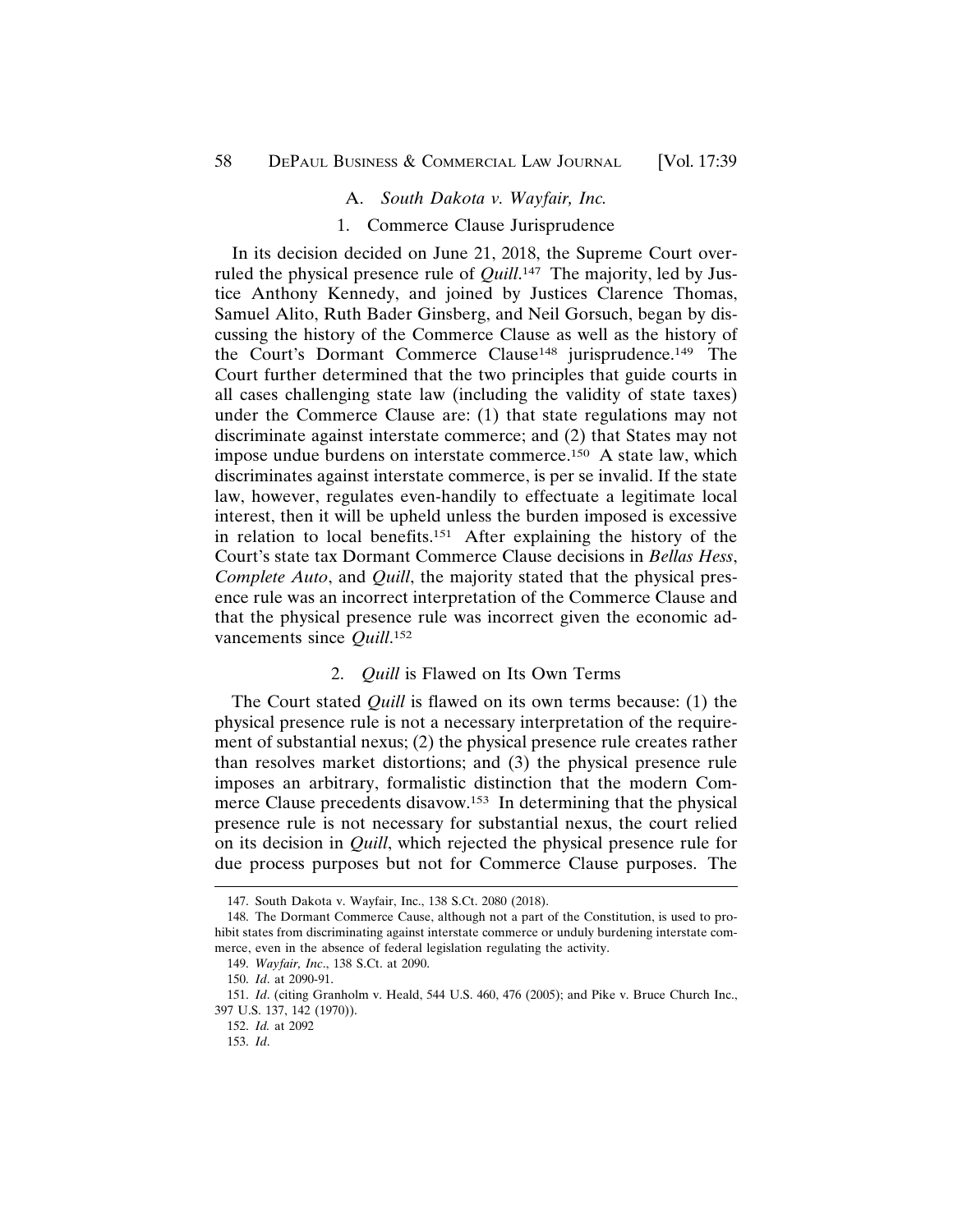Court stated that because there are significant similarities between due process and Commerce Clause standards, there should not be any difference between the two standards as they relate to whether physical presence is required to force out-of-state sellers to collect and remit sales taxes.154 As a result, physical presence is not required to create substantial nexus under the Commerce Clause. The majority disagreed with the idea that, absent the physical presence rule, the administrative costs of having to comply with thousands of tax jurisdictions would create an undue burden on interstate commerce. The Court stated that costs of compliance, especially in today's modern economy, are unrelated to whether the company has a physical presence in the State.155 For example, a small company that has a diverse physical presence could be faced with high burdens of compliance, while a large remote seller that had the ability to easily comply with the requirements of multiple tax jurisdictions would not be faced with any burden. According to the Court, the physical presence rule is a poor proxy for compliance costs of companies that make sales in multiple states.

The Court then explained how the physical presence rule creates rather than resolves market distortions because the rule creates a "judicially created tax shelter" for businesses that limit their physical presence in the state but sell their goods and services to the state's consumers.156 This practice, according to the Court, created an artificial competitive advantage that should be prevented. The Court stated the distortions caused by businesses trying to avoid tax collection could mean that the market may currently lack storefronts, distribution points, and employments centers that would otherwise be efficient or desirable.157 Therefore, rejecting the rule is essential to ensure that the Court's precedents did not create artificial competitive advantages.

The majority explained how the Court's Commerce Clause jurisprudence has "eschewed formalism" in favor of a fact-sensitive case-bycase analysis, but that *Quill* gives different treatment to different businesses for arbitrary reasons.158 As justification, the Court explained how the physical presence rule would tax a sale online by a retailer located in the state, but would not tax a sale of the same item sold by an out-of-state retailer that did not have a warehouse located in the

<sup>154.</sup> *Wayfair, Inc*., 138 S.Ct. at 2093.

<sup>155.</sup> *Id*.

<sup>156.</sup> *Id*. at 2094.

<sup>157.</sup> *Id*.

<sup>158.</sup> *Id*.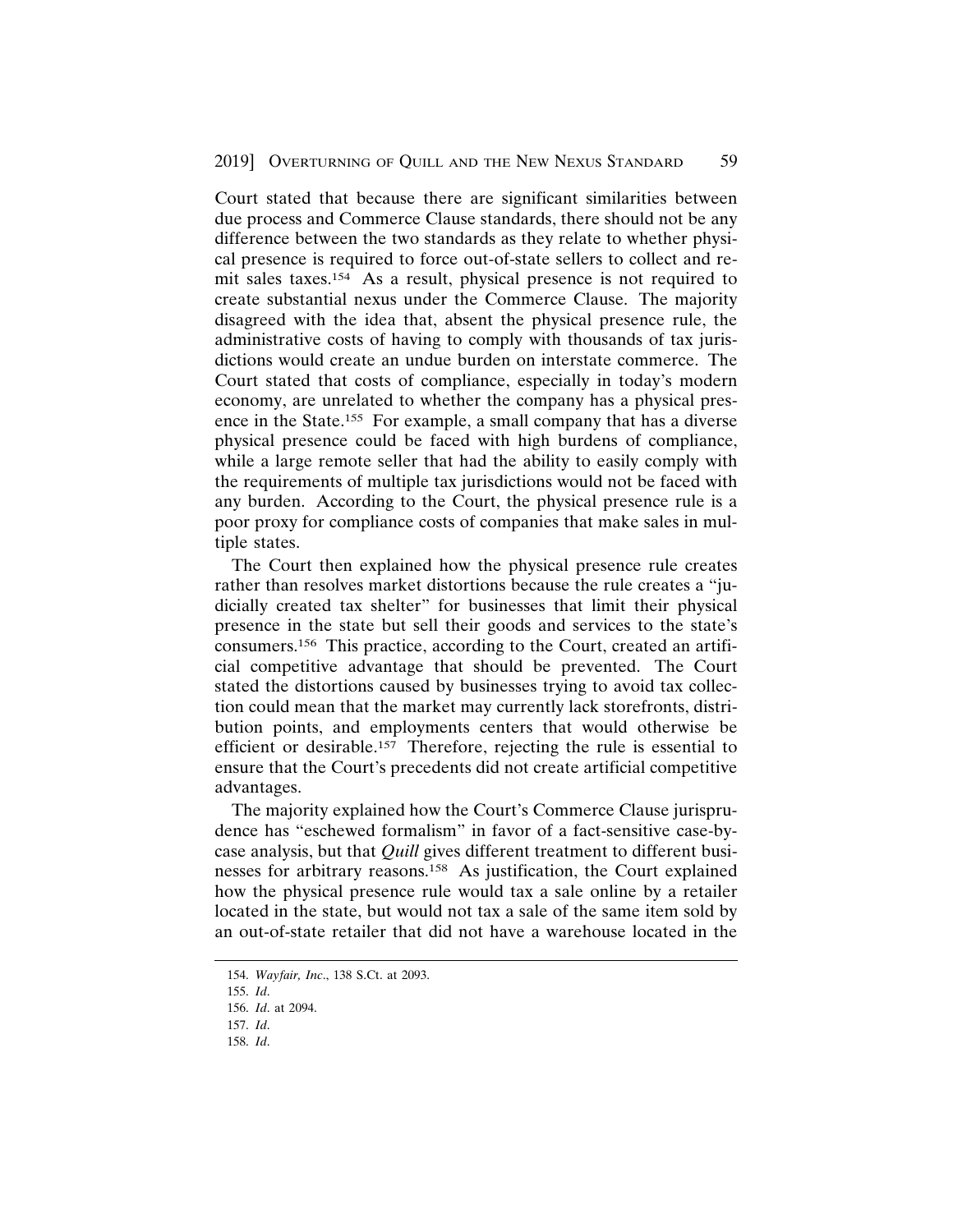state, even if the sale had nothing to do with the warehouse. This distinction, according to the Court, did not make sense and that as long as state law avoids an effect that goes against the Commerce Clause, that courts should not rely on anachronistic formalism to invalidate it.159 The Court analyzed the physical presence rule in light of the modern e-commerce market, of which the majority concluded that the rule was "artificial in its entirety."160 The Court stated it did not see how an individual employee, or a warehouse creates substantial nexus, but modern pervasive technology does not. Between targeted advertising and instant access to consumers by way of the internet, a business has a meaningful in-state presence without actually having an in-state physical presence. The Court found that they should not maintain a rule that ignores substantial virtual connections to the State.161 The Court also found the rule was unjust because it essentially allows a remote seller's customers to avoid paying sales taxes of which are essential to create and secure the active market they supply with goods and services. According to the Court, *Quill* harms federalism and free markets because the state's ability to seek prosperity is limited, and market participants are prevented from competing on a level playing field.162

The majority also rejected upholding *Quill* based on *stare decisis* because they did not believe that *stare decisis* would support the Court's prohibition of a valid exercise of the States' sovereign power.163 The Court determined that its Commerce Clause decisions might prohibit the States from exercising their lawful sovereign powers, and that the Court should be vigilant in correcting that error.164 The majority also stated it would be wrong to ask Congress to resolve the issue because it would be inconsistent with the Court's proper role to ask Congress to address a false constitutional premise the Court itself created.165 The majority dismissed the idea that the physical presence rule was easy to apply, and that arguments for reliance based on the physical presence rule's clarity are misplaced. The Court mentioned Massachusetts's as well as Ohio's attempts in recent years to expand the rule by placing cookies on a computer of an in-state resident, and other arbitrary rules that more than likely result in large

<sup>159.</sup> *Wayfair, Inc*., 138 S.Ct. at 2094-95.

<sup>160.</sup> *Id*. at 2095.

<sup>161.</sup> *Id*.

<sup>162.</sup> *Id*. at 2096.

<sup>163.</sup> *Id*.

<sup>164.</sup> *Wayfair, Inc*., 138 S.Ct. at 2096.

<sup>165.</sup> *Id*.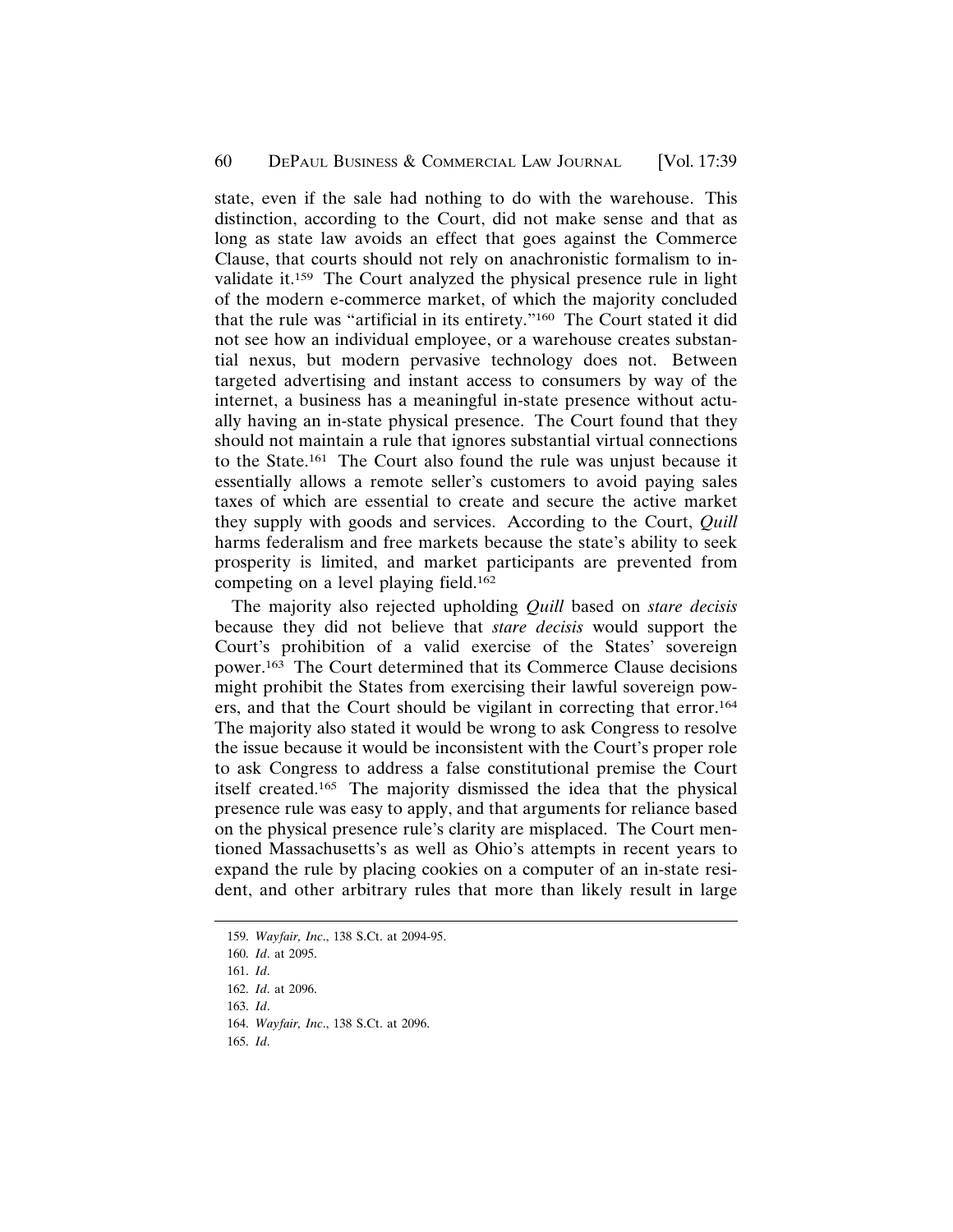amounts of litigation.166 Finally, the majority noted that Congress could potentially resolve the problems associated with increased administrative burdens that small businesses or others engaged in interstate commerce might face. In conclusion, the majority held the physical presence rule of *Quill* was "unsound and incorrect".167 Therefore, *Quill* and *Bellas Hess* were overruled.168

#### 3. Substantial Nexus Sufficiency Test

Besides overruling *Quill* and *Bellas Hess*, the Court also created a new sufficiency test to determine if substantial nexus exists. According to the majority, substantial nexus will be established "when the taxpayer [or collector] 'avails itself of the substantial privilege of carrying on business' in that jurisdiction."169 This new standard was satisfied in *Wayfair* because of the economic and virtual contacts that the remote sellers had with South Dakota. The Court determined that the large national companies involved in the case maintained an extensive virtual presence with South Dakota, meaning that the substantial nexus requirement of *Complete Auto* was satisfied. The majority, however, did not conclude that the entirety of South Dakota's law was constitutional under the Commerce Clause. Instead, the Court decided to remand the case to the South Dakota Supreme Court in order to determine whether the law violated another principle of the Court's Commerce Clause doctrine. The Court did, however, note that the South Dakota law contained several features that appear designed to prevent discrimination or an undue burden on interstate commerce. These factors were: (1) the law contained a safe harbor for those with limited business in South Dakota; (2) the law ensured that no obligation to remit the sales tax may be applied retroactively; and (3) South Dakota is one of more than twenty states that have adopted the Streamlined Sales and Use Tax Agreement, which standardizes taxes to reduce administrative and compliance costs.170

#### 4. The Concurring and Dissenting Opinions

Justice Thomas and Gorsuch filed concurring opinions. Justice Thomas explained how he should have joined Justice Byron R.

<sup>166.</sup> *Id*. at 2097-98. *See* 830 Code Mass. Regs. 64H.1.7 (2017) (Proposed regulation that would have defined physical presence to include making apps available to be downloaded by in-state residents and placing cookies on in-state residents' web browsers.); Ohio Rev. Code Ann. § 5741.01(I)(2)(i) (Adopting a similar standard to Mass.)

<sup>167.</sup> *Id*.

<sup>168.</sup> *Id*. at 2099.

<sup>169.</sup> *Id*. (citing Polar Tankers Inc. v. City of Valdez, 557 U.S. 1, 11 (2009)).

<sup>170.</sup> *Wayfair, Inc*., 138 S.Ct. at 2099-100.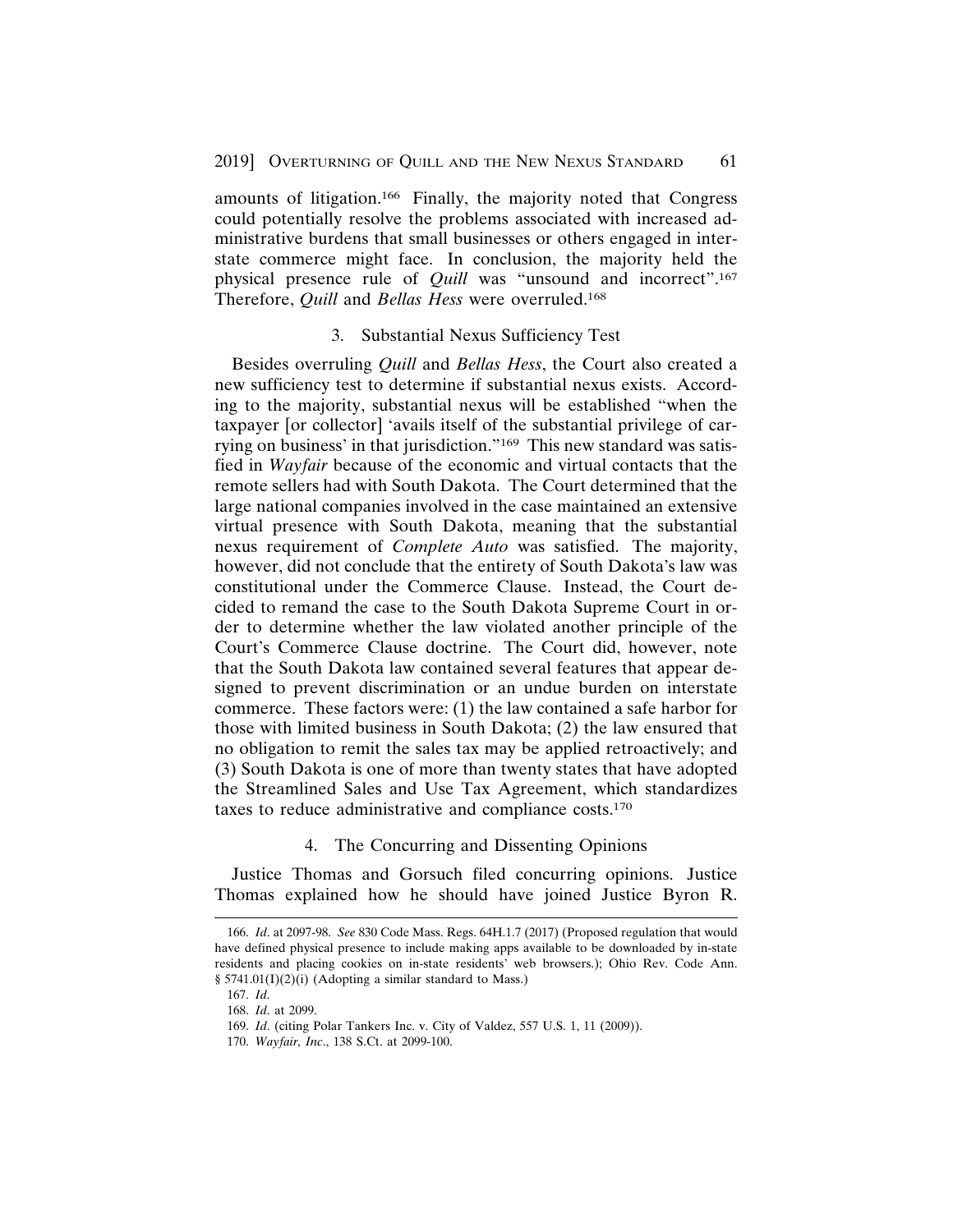White's dissenting opinion in *Quill* and how he believes that there is no rational justified reason for the Court's entire Dormant Commerce Clause jurisprudence.171 Justice Gorsuch stated how the physical presence rule was a "judicially created tax break" that the Court lacked the authority to create, but he emphasized that his agreement with the majority discussion of Dormant Commerce Clause jurisprudence should not be interpreted as his agreement with all aspects of the Dormant Commerce Clause doctrine.172

In Justice Robert's dissenting opinion, he agreed that *Bellas Hess* was wrongly decided but that the *Wayfair* Court should not have departed from the doctrine of *stare decisis* because Congress has the power in the area of state and local taxation and could have overridden the decision of *Bellas Hess* and *Quill* with new legislation. Justice Roberts was also concerned that the majority's decision may cause Congress to avoid consideration of the issue. Further, Justice Roberts raised issue with the majority's focus on unfairness and injustice, but not the public policy concerns of the *Wayfair* decision's effect on the economy. Justice Roberts was ultimately concerned that the decision might alter the marketplace itself and that significant compliance costs will be brought upon market participants. Therefore, in his opinion, Congress would be better suited to balance the many competing interests of the issue.173

#### 5. The New Nexus Standard

The *Wayfair* decision left many unanswered questions. Substantial nexus after *Wayfair* turns on whether a taxpayer or retailer has availed itself of the substantial privilege of carrying on business in the taxing jurisdiction. The Court in *Wayfair*, however, did not define what the minimum threshold of this sufficiency test was. Rather, it chose to have the lower court determine if sufficient nexus was met. The only guidance that states are given in determining the sufficiency of the economic and virtual contacts are the contacts with South Dakota that the businesses in *Wayfair* had. The issue is that the Court did not adequately analyze those businesses' contacts with the state. The Court concluded that each of the businesses, by being large national companies, had an extensive virtual presence within South Dakota. The Court left unanswered the question of what constitutes something that is less than an extensive virtual presence, and whether something less would also be sufficient to establish substantial nexus.

<sup>171.</sup> *Id*. at 2100.

<sup>172.</sup> *Id*. at 2100-01.

<sup>173.</sup> *Id*. at 2104-03.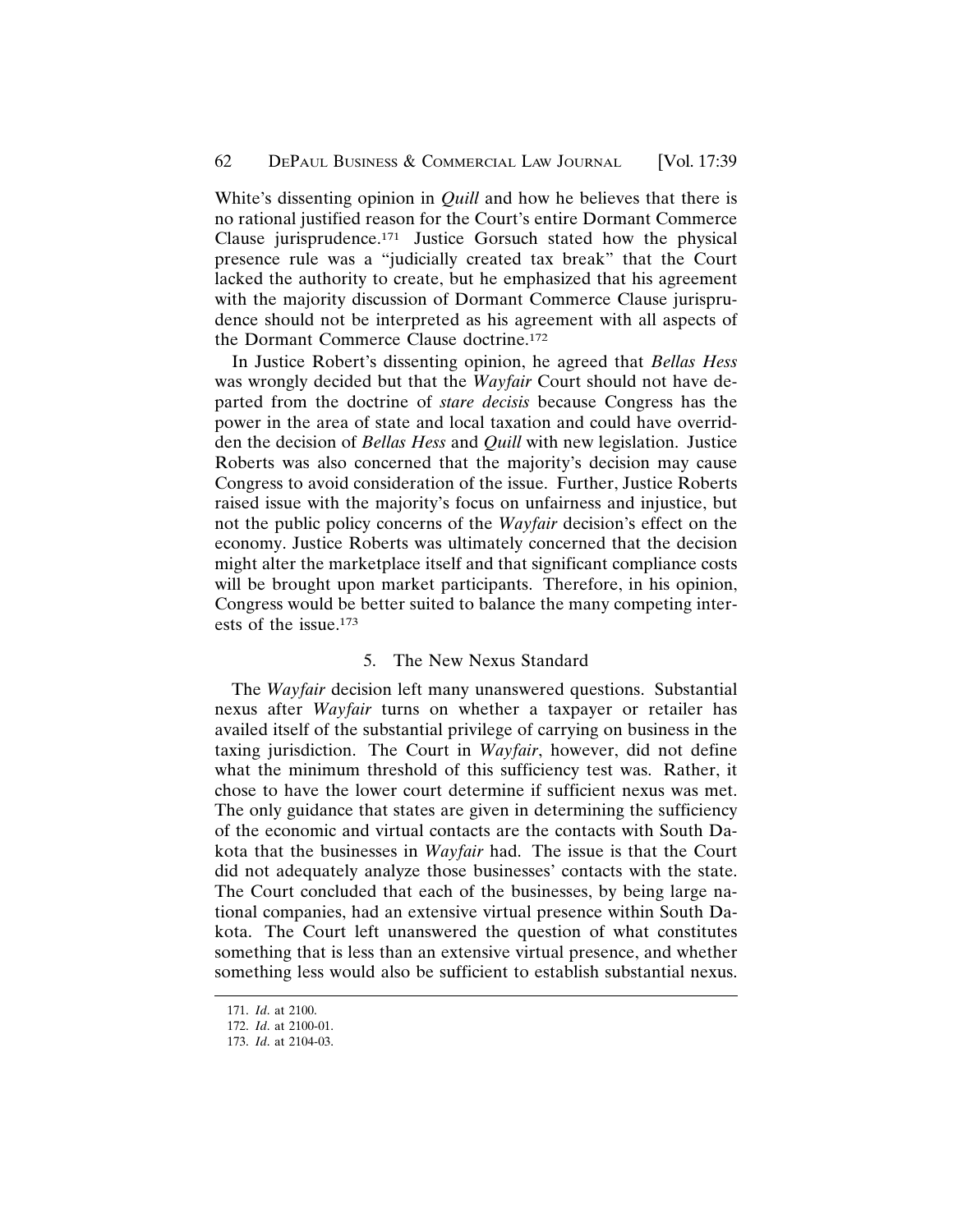#### 2019] OVERTURNING OF QUILL AND THE NEW NEXUS STANDARD 63

The Court raised the possibility that contacts such as substantial virtual connections, targeted advertising, or instant access to most consumers via any internet-enabled device may satisfy the new sufficiency test. Contacts that also meet the test may include such things as cookies on an in-state customer's computer, or a mobile app that is downloaded on an in-state customer's phone. In the end, it is not clear at all how the Court would like the lower courts to apply the new sufficiency test that they have created, and there is no guidance that taxpayers or retailers can rely on to determine whether they have substantial nexus with the state. Because the Court did not reference the other prongs of the *Complete Auto* test, it will be interesting to see how South Dakota will determine whether the state statute satisfies the requirements of the Commerce Clause. Because the *Wayfair* court did not provide any bright line rules for courts to determine whether a state statute satisfies the requirements of the Commerce Clause, courts will likely review the facts on a case-by-case basis, with the assistance of the four factors that were identified in South Dakota's law.

#### 5. Post-*Wayfair* Congressional Action

The prospect for congressional action after *Wayfair* is slim. The sufficiency test for substantial nexus will more than likely be found to be favorable for states and localities. Given that South Dakota sought to have *Quill* overturned, the lower court will likely consider the new standard constitutional on remand given that the *Wayfair* decision seems to give states much deference in their tax collection power. Given the amount of deference given to states, there will not be much incentive to pressure Congress for clarification on the *Wayfair* decision. As a result, states are more likely to lobby against any attempt for congressional action. On the opposite end, taxpayers, and specifically remote retailers (who may be subject to tax in up to 10,000 jurisdictions) will have incentive to lobby congress to mitigate the added and costly administrative compliance and tax burdens that will have economic consequences as a result of *Wayfair.*

#### VII. CONCLUSION

The advancements in technology and the growth of online marketplaces such as Amazon have certainly been the main factor in creating a new sales tax landscape. E-commerce has grown to a size today that could not have been predicted when the physical presence standard was established. As a result, state tax revenues have declined because of their inability to collect tax from online purchases. A change was